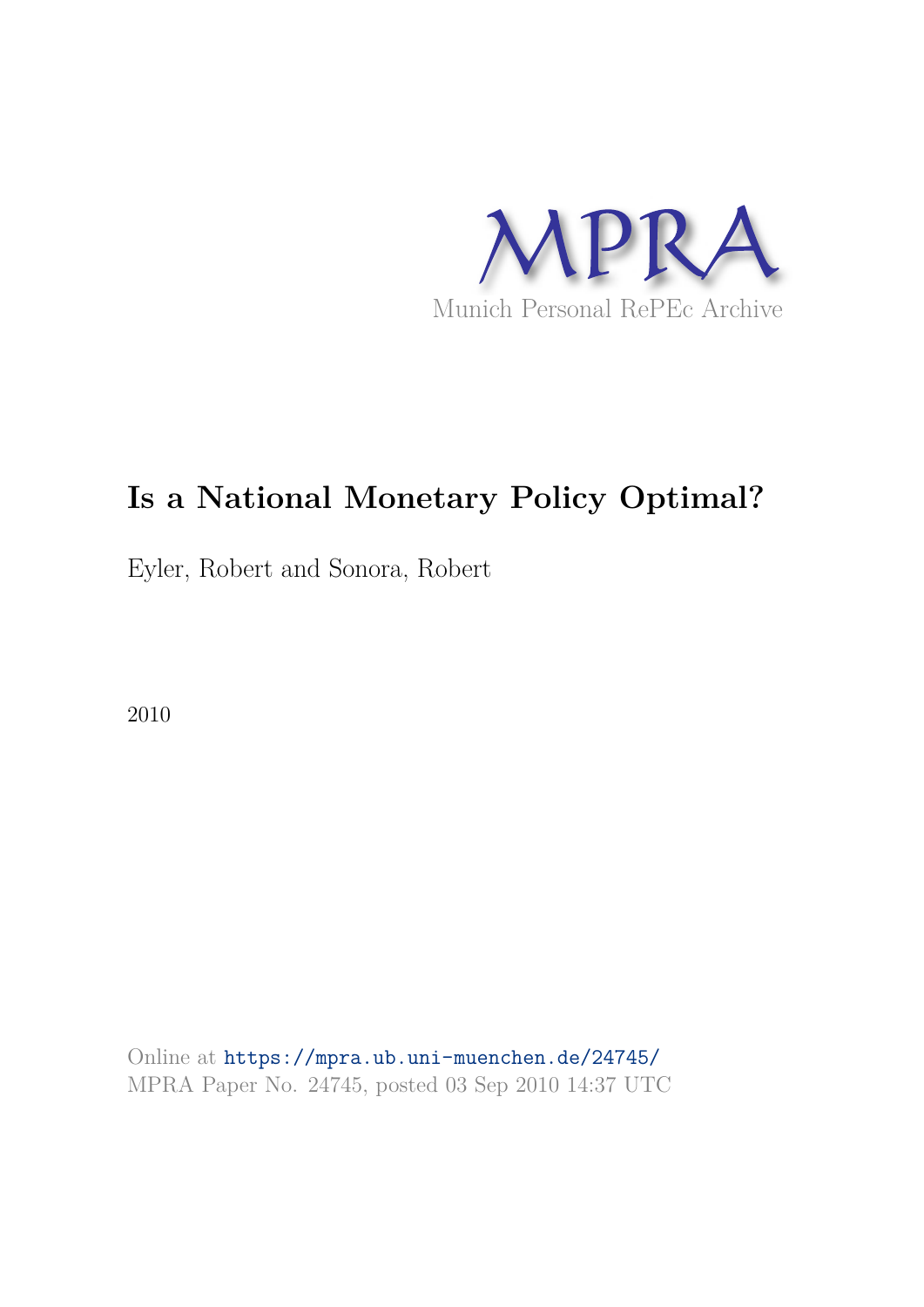### Is a National Monetary Policy Optimal?

Robert C. Eyler Department of Economics Sonoma State University 1801 E. Cotati Avenue Rohnert Park, CA 94928-3609 USA e:mail: eyler@sonoma.edu

and

Robert J. Sonora Department of Economics Fort Lewis College 1000 Rim Drive Durango, CO 81303 USA e-mail: sonora\_t@fortlewis.edu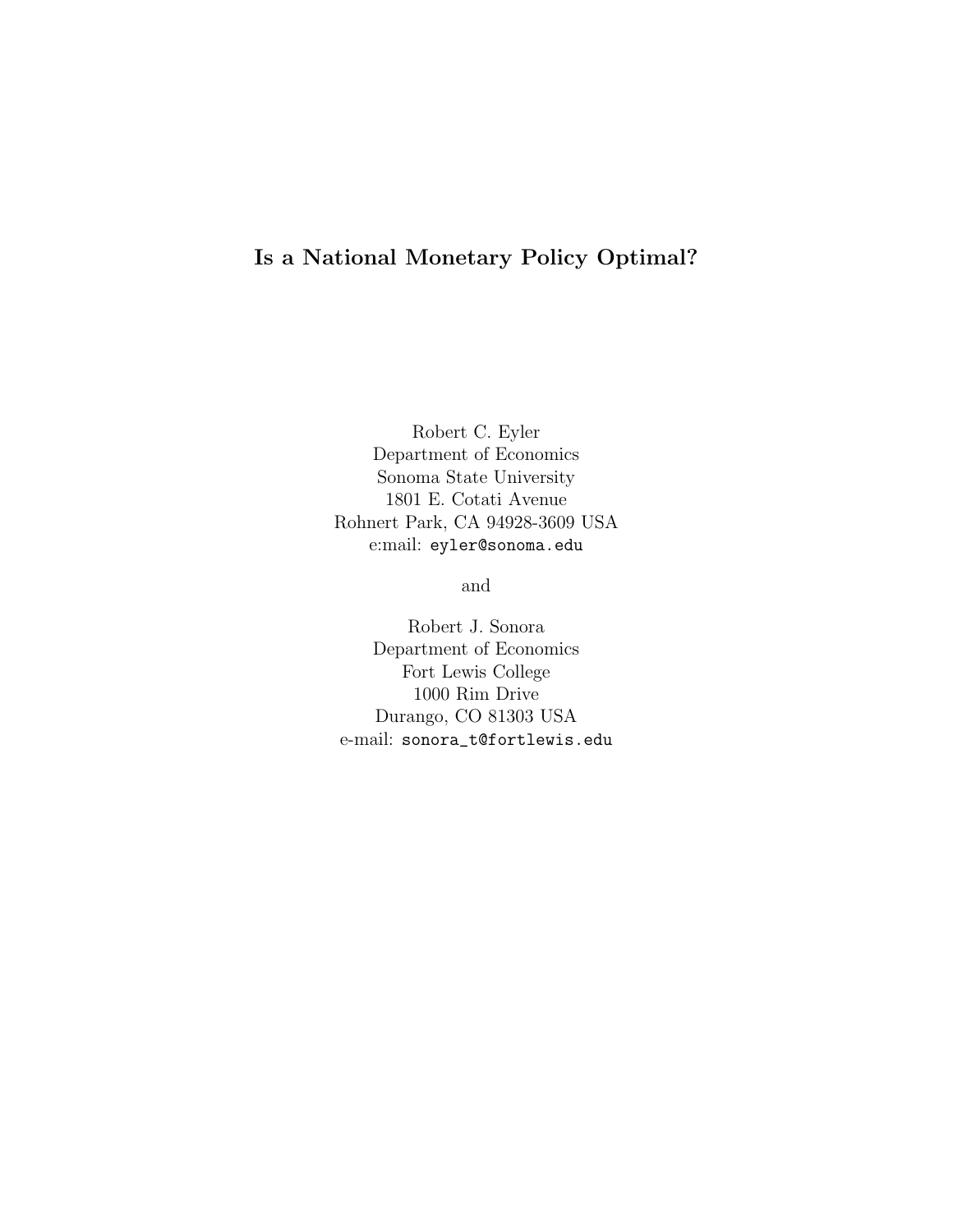#### Is a National Monetary Policy Optimal?

#### Abstract

Monetary policy has differential effects throughout the United States. When setting monetary policy, central banks must consider how national and regional economic goals are being achieved. In this study, the methods and evidence are focused on using structural VAR analysis, assuming that the United States has an interest rate channel of monetary policy. The methods estimate the symmetry and magnitude of monetary shocks on income, unemployment and prices in major metropolitan statistical areas (MSAs) of the United States as compared to the national effects. As in Carlino and Defina (1998) and Florio (2005), differential regional effects connect to optimal currency areas (OCA) literature, the advent of the Euro, increased regionalism, and the possibility of more monetary unions forming worldwide. Events in early 2010 concerning the Euro's stability show the importance of monitoring regions and their reactions to policy.

JEL Codes: E52 , E61, E37, R12

Keywords: Monetary Policy, Forecasting and Simulation, Regional Effects of Policy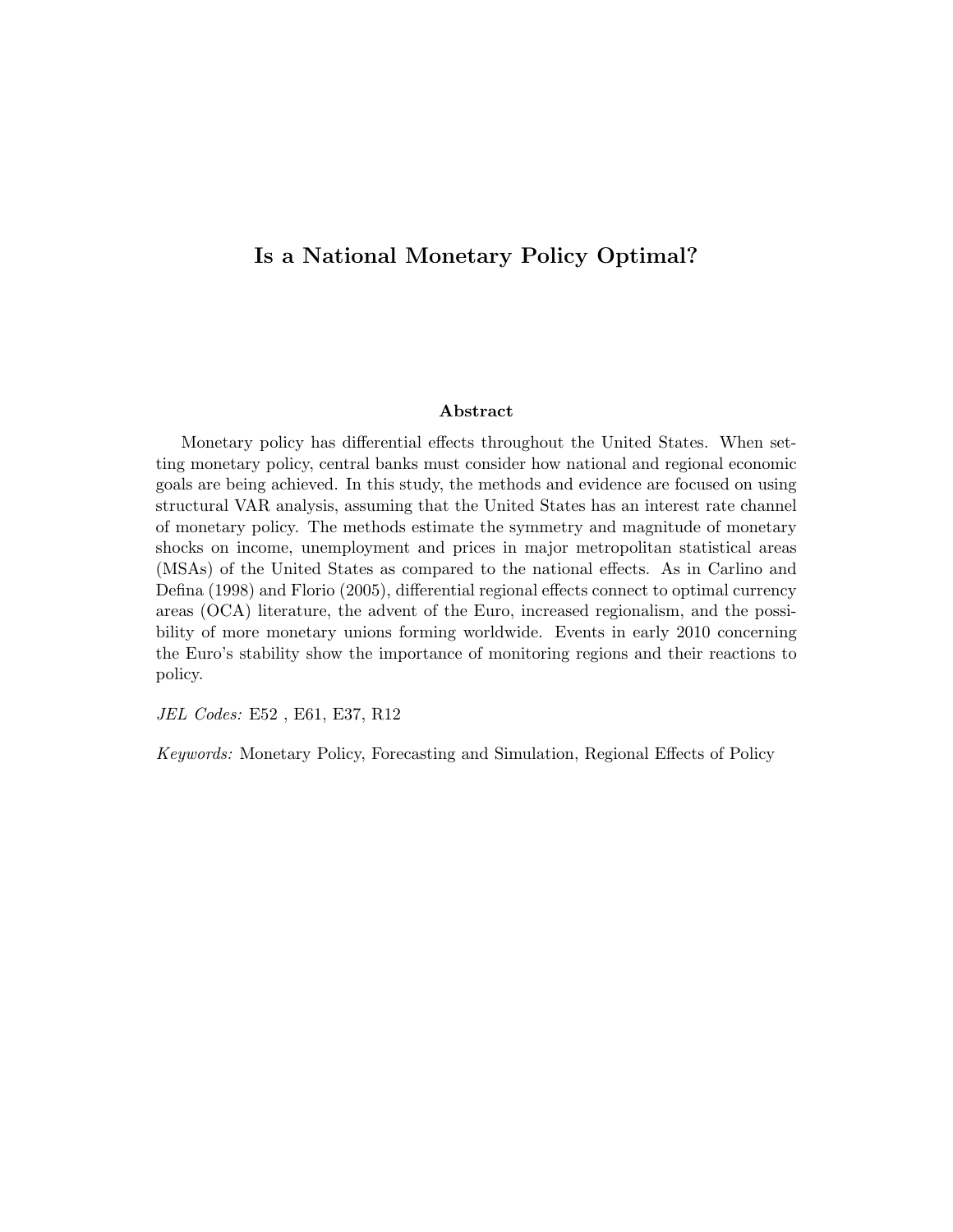### 1 Introduction

Is Federal Reserve policy optimal in distributing its effects across the United States? From this short overview of price, unemployment and income per capita data from U.S. cities, it is intuitive that a single monetary policy across a federation of city-states will result in suboptimal responses for some city economies while helping others. A variation of the New Keynesian model shows how economists can analyze cities in the same way they analyze small countries; we assume relatively large metropolitan areas in the United States are much like countries in a monetary union. Each city experiences different inflation reactions, which may affect local, real interest rates. Some U.S. cities and regions may want more price and wage inflation, and the subsequent growth that comes from a monetary expansion, while other cities may not want inflation as an opportunity cost of growth. However, the same monetary policy is faced by all these "city-states" in such a union, which makes differential effects important.

In a similar way to Carlino and Defina (1998, 1999), this study looks at vector autoregressions and impulse responses functions to identify differential effects. It is intuitive that differences exist; the magnitude and timing of those differences is critical to understanding monetary policy transmission mechanisms. It is possible that credit markets are different from city to city or labor markets are different such that the aggregate supply curvature is different for each municipality; policy effects can be very detrimental to one city versus another while aimed at the optimization of a national objective function. This, once again, puts into question optimal currency areas a la Mundell (1961).

Section 2 of this study provides an overview of the New Keynesian framework for this analysis and a brief discussion of the data. Section 3 describes the methodology for the vector autoregressions and impulse response functions, while Section 4 discusses the results. Section 5 concludes the study.

### 2 Data and Regional Overview

Carlino and DeFina (1998) shows there is quite a degree of heterogeneity across the eight Bureau of Economic Analysis (BEA) regions. They highlight three main contributors to the source of regional idiosyncratic responses to monetary policy: *i*. the mix of interest-sensitive industries; ii. mix of large and small firms; and iii. idiosyncratic banking regulations.

Part of these differences, the location of industries, is due to historical 'accident'. For example, Detroit, MI, in the Great Lakes region, was more or less midway between the coal fields and steel production and thus became a leader in automobile production. The Midwest region grew into an agricultural powerhouse.

The mix of small and large firms can be explained by thick market externalities, spatial agglomeration, and firms 'voting with their feet'. Carlino and DeFina (1998) demonstrate the smallest percentage of small firms can be found in New England and the Great Lakes regions; the Rocky Mountain region and Far West have the largest share. Because small firms have less access to capital markets and rely more on loans as a source of credit, states in these regions are more susceptible to interest rate fluctuations.

Finally, differences in banking regulations of, particularly, smaller banks may restrict flows of credit and sources of deposits. Clearly, the growth of interstate banking has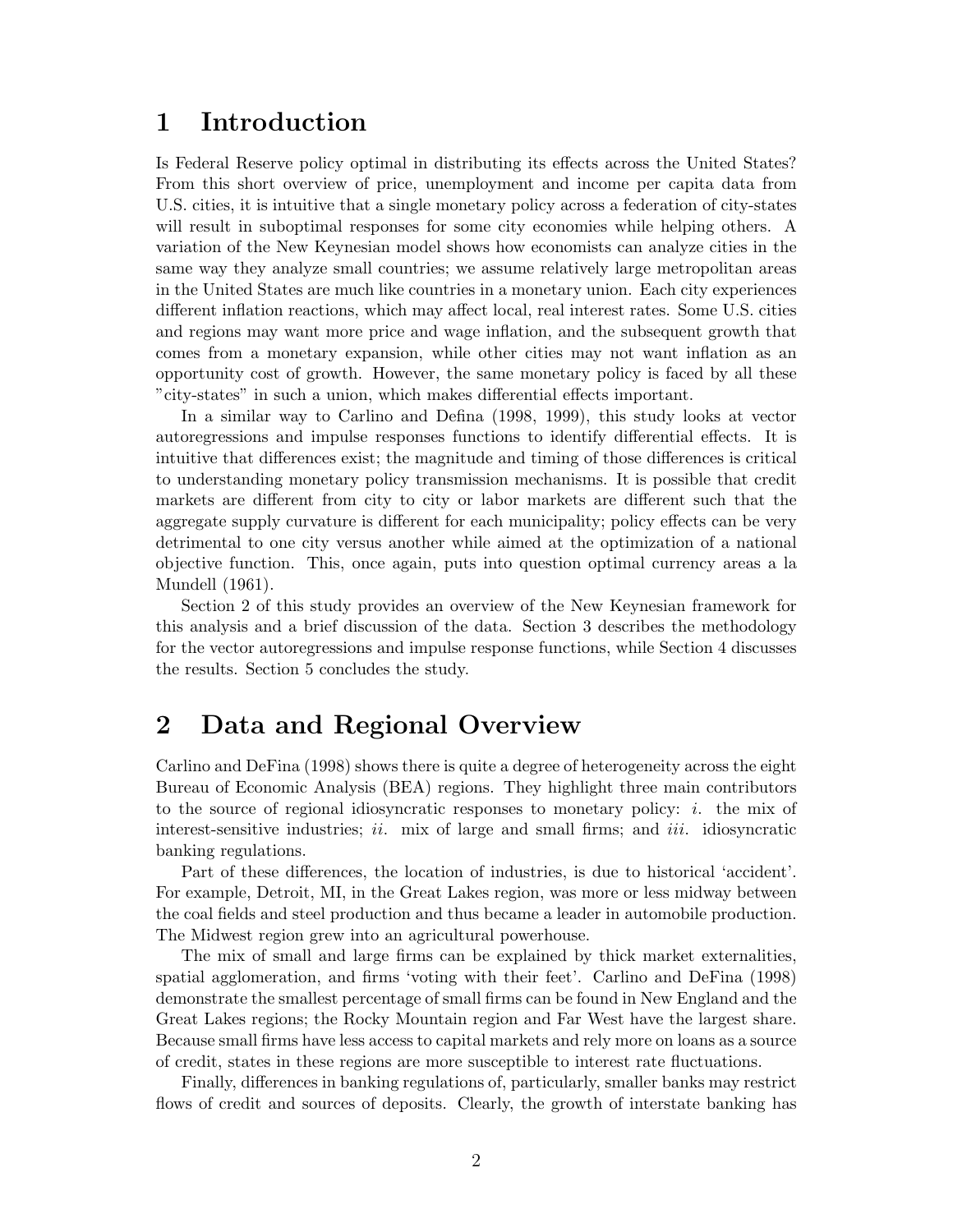reduced differences in credit possibilities; in regions with relatively large numbers of rural residents, it is less costly for firms to borrow from regional banks.

To examine macroeconomic differences, we first consider city-specific unemployment inflation and income composition.<sup>1</sup> Figures  $1-5$  show the differences which exist across cities. All the data presented is the average over the period 2000-2008. Figure 1 shows the difference between city j, and the national average of inflation,  $\bar{\pi}_j - \bar{\pi}_{US}$  and the standard deviation of this difference as a measure of inflation differential volatility. As can be clearly seen, there is about a one-percent difference between the highest inflation city (Seattle) and the lowest one (St. Louis). The average difference between the highest and lowest inflation cities over the sample period was about 5%. A word of caution: this does not mean that Seattle and St. Louis have the highest and lowest price levels over the period, simply price changes. Looking at this data it appears the national inflation average is closest to Philadelphia. All data have been seasonally adjusted.



Figure 1: City Inflation Difference

Figure 2 shows the same for unemployment rates across US cities:  $\bar{u}_i - \bar{u}_{US}$ . Given frictions in individual labor markets we can see there is a considerable difference between the highest unemployment city (Detroit) and the lowest (Honolulu), about 3%. The average difference between the highest and lowest unemployment cities over the sample period was about 5%. Visually, it appears the national average is closest to Pittsburgh. As might be expected, cities with the most volatility are those with largest unemployment difference. It is interesting to note Portland's unemployment standard deviation, which is quite high. Generally, Portland's unemployment is very close to the US as a whole; however, the recession of 2001 hit Portland particularly hard, and its unemployment rose two percentage points above the nation's in 2002-03.

<sup>&</sup>lt;sup>1</sup>The cities are listed in their respective BLS regions: WEST: Seattle (SEA), San Francisco (SFO), San Diego (SDO), Portland (POR), Los Angeles (LAX), Honolulu (HON), Denver (DEN), Anchorage (ANC); Midwest: St. Louis (STL), Minneapolis (MIN), Milwaukee (MIL), Kansas City (KCM), Detroit (DET), Cleveland (CLE), Cincinnati (CIN), Chicago (CHI); South: Miami (MIA), Houston (HOU) Dallas-Ft. Worth (DFW), Atlanta (ATL); East: Pittsburgh (PIT), New York City (NYC), Philadelphia (PHI), Boston (BOS).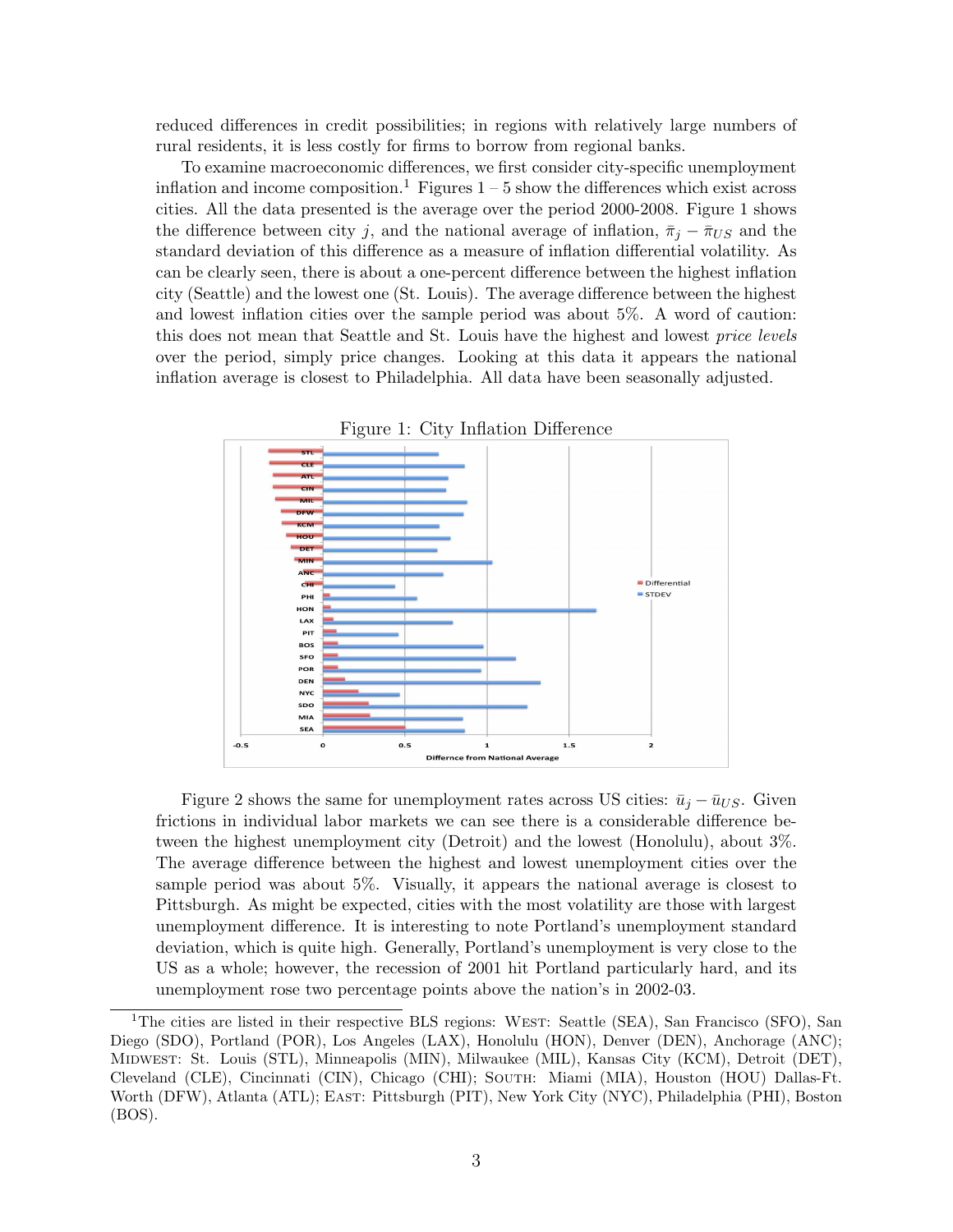

Figure 2: City Unemployment Rate Difference

Now we turn our attention to the composition of production. Figures 3 and 4 show the output shares for *private* goods and services, percentages shown are the goods share, for the Northeast and Midwest, Figure 3, and the South and West, Figure 4 – the regions are split into the Bureau of Labor Statistics (BLS) regions, for the period 2001-2008.<sup>2</sup> We also show the average for each region. The goods average for the Northeast and Midwest are about 21.0% and 8.2% respectively. Considering the South and West in Figure 4 the service goods are almost the same 16.7% and 16.8%. Unsurprisingly, given industry and agriculture, the Midwest produces the highest percentage of goods. We also see considerable differences between cities, even within the same state; for example, in San Francisco the goods share is almost under six percent, while in San Diego it is 22.5%.

Figure 5 shows the percentage difference of the goods share of each city (actual data is at the county level) vis-á-vis the US average:  $\ln(y_j^{Services}/y_{US}^{Services})$  for the period  $2001 - 08<sup>3</sup>$  As can be seen, the majority of cities produces less goods than the US, with the closest cities to the national average being Houston and St. Louis. What is also striking is that the majority of large US cities produce less than the national average – the national average is for all cities, not just the cities in our sample. The theory below provides a model to understand why monetary policy may have differential effects.

### 3 Theory

Consider an international version of a New Keynesian business-cycle model. Rather than look at the propagation of business cycles across nations, we examine a "citystate" rendering of the model, with a home city and all others. We assume that each

<sup>3</sup>See Footnote 2.

<sup>&</sup>lt;sup>2</sup>The BLS adopted the North American Industry Classification System (NAICS) for classifying business types and started presenting business classifications in 2001, hence, for this comparison, we rely on data from 2001 on. The BLS regions are used because the price and income per capita data come from BLS.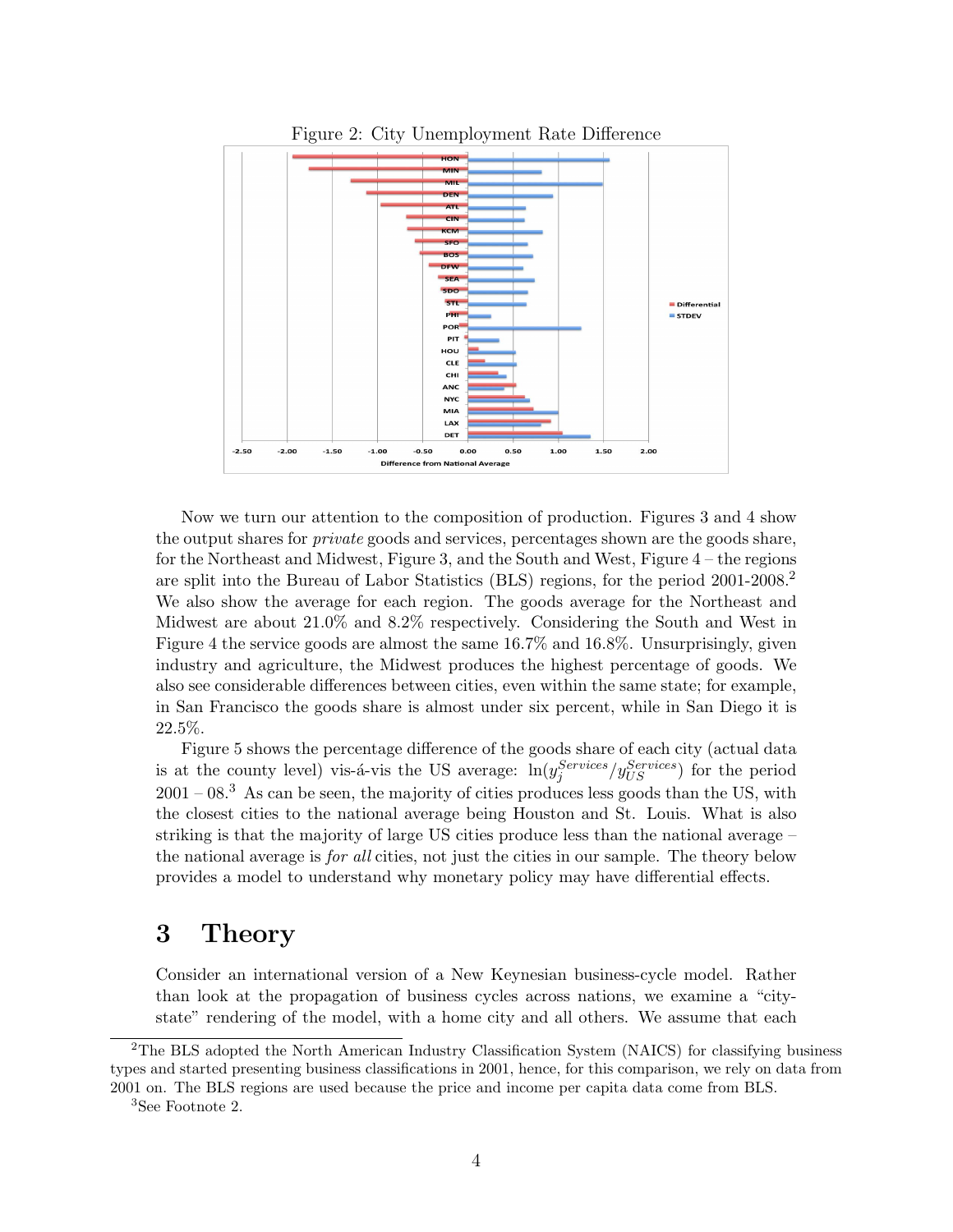

Figure 3: Share of Income Northeast and Midwest

city is 'small' and it trades with all other cities which combined become as a homogenous 'foreign' city. For any variable  $x_t$ , we will denote home city, denoted j, variables as  $x_t = x_{j,t}$  and foreign variables  $x_t^* = x_{-j,t}$ , that is all cities other than j. Because the home city is small,  $x_t^*$  $_{t}^{*}$  can be understood as the 'national average' of variable x. Another assumption of such an economy is perfect capital mobility, such that the nominal interest rate will be the same across all city-states. What is also implied is that residents of city states are citizens of a single nation and, therefore, put their savings in a single instrument, say a federal government bond.

A conclusion we can draw from the data is that a number of 'small open macroeconomies' exist, each with its own idiosyncratic, macroeconomic fluctuations. We employ a New Keynesian model based on Clarida, Gal´ı and Gertner (2001). Domestic household consumption,  $c_t$ , is a CES composite of home and foreign produced goods

$$
c_t = (1 - \gamma)c_t^h + \gamma c_t^f, \ \gamma \ge 0 \tag{1}
$$

where  $c_t^h(c_t^f)$  $t<sub>t</sub>$ ) is the amount of domestic consumption of home (foreign, or imported) produced goods and  $\gamma$  is a measure of openness, or as the percentage of foreign-produced goods in the domestic consumption basket. We can think of domestically-produced goods as non-traded goods and services, nationwide the percentage of services in the household expenditures is about 65%.

Domestic output is divided between home and foreign consumption of domestic goods,  $c_t^{h*}$ , or

$$
y_t = (1 - \gamma)c_t^h + \gamma c_t^{h*}.\tag{2}
$$

The household maximizes its intertemporal utility, a function of the composite consumption good and leisure,  $\ell_t$ ,

$$
U = E_t \sum_{t=0}^{T} \beta^t u(c_t, \ell_t)
$$
\n(3)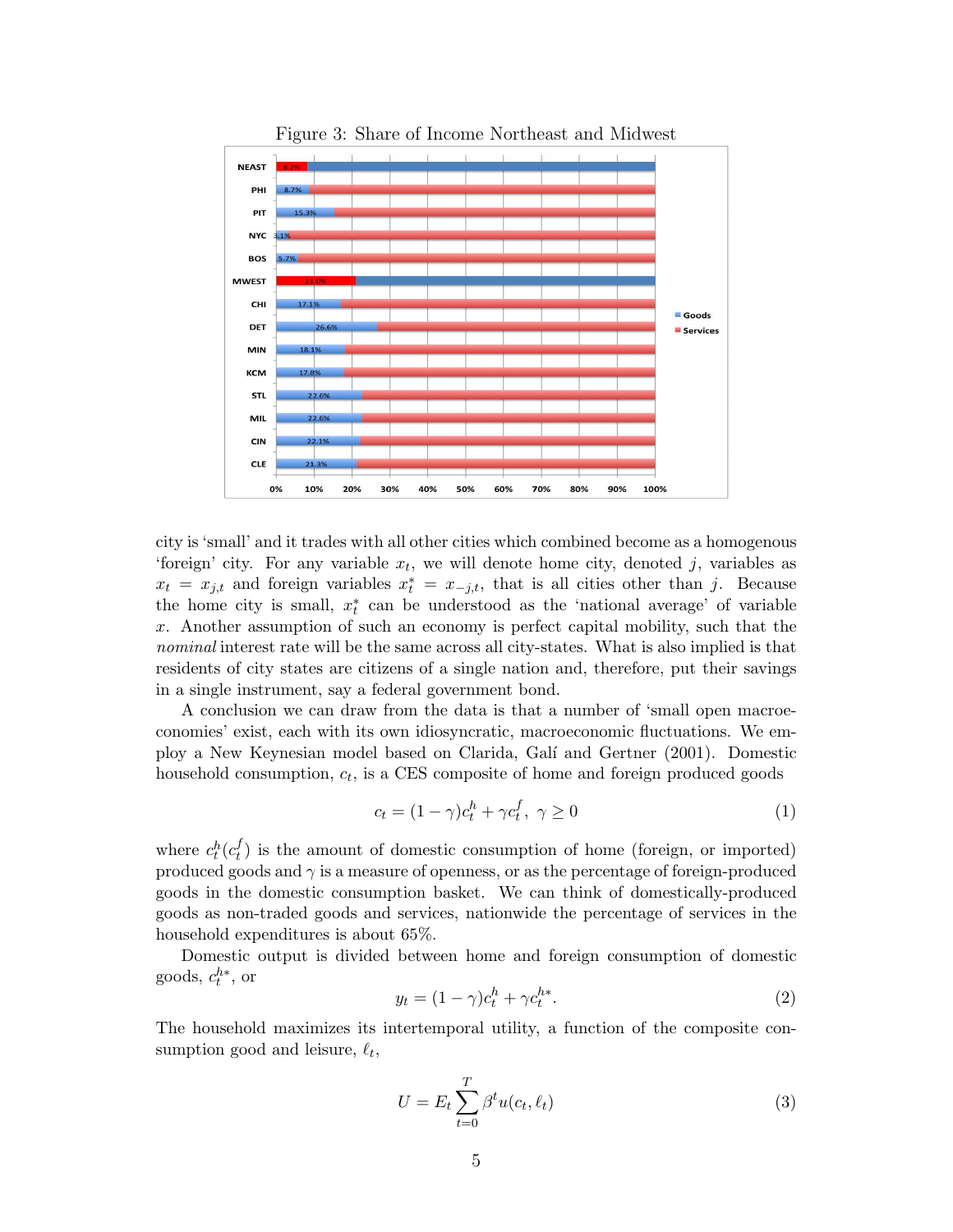

Figure 4: Share of Income South and West

subject to an appropriate budget constraint. In this model, an implicit assumption is perfect intercity risk-sharing, a fair assumption as all the 'countries' are in a single currency area. We have the first-order conditions, in log-linear form,

$$
c_t^h - c_t^f = \eta q_t,\tag{4}
$$

$$
w_t - p_t - \gamma q_t = (\phi n_t + \sigma c_t) + \mu^w,\tag{5}
$$

$$
\Delta c_{t+1}^e = \frac{1}{\sigma} [(i_t^* - \pi_{t+1}^e) + \rho - \Delta q_{t+1}^e)] \tag{6}
$$

and

$$
\Delta q_{t+1}^e = (i_t^* - \pi_{t+1}^e) - (i_t^* - \pi_{t+1}^{*e})
$$
\n<sup>(7)</sup>

where for any variable  $x_t, x_{t+1}^e = E_t x_{t+1}$ ;  $\rho = \ln \beta$ ; and  $q_t = p_t^* - p_t$  is the relative price of the home to foreign cities price levels. <sup>4</sup>

Equation (4) is the marginal rate of substitution between domestic and foreign produced goods where  $\eta$  is the elasticity of substitution. Equation (5) is the relationship between the real wage and the marginal rate of substitution for consumption and labor, where  $n_t = 1 - \ell_t$  is labor,  $\phi$  is the inverse of labor supply elasticity,  $\sigma$  is the risk aversion parameter, and  $\mu^w$  is a wage friction, or mark-up (for example, long term wage contracts) which distorts the wage from its long-run equilibrium.

Equation (6) is a standard Euler equation, which shows the relationship between consumption and returns to savings. We think of this in terms of returns to home bonds, which is given by the expected real interest rate,  $r_t^e = i_t^* - \pi_{t+1}^e$ , under the assumption of perfect capital and asset mobility,  $i_t = i_t^*$  $_{t}^{*}$ , the city nominal interest rates are equal. Note, however, because  $\pi_t \neq \pi_t^*$  $t$ <sup>\*</sup> the real interest rate across cities differs, which will

<sup>&</sup>lt;sup>4</sup>From the CES utility function, we can write the price level as, in log form,  $p = \gamma p_T + (1 - \gamma)p_N$  where  $p_T/p_N$  is the traded/nontraded goods price. If  $p_T^* = p_T$ ,  $q = (1 - \gamma)(p_N^* - p_T) \neq 0$  which can be interpreted as a Balassa-Samuelson type relative price wedge.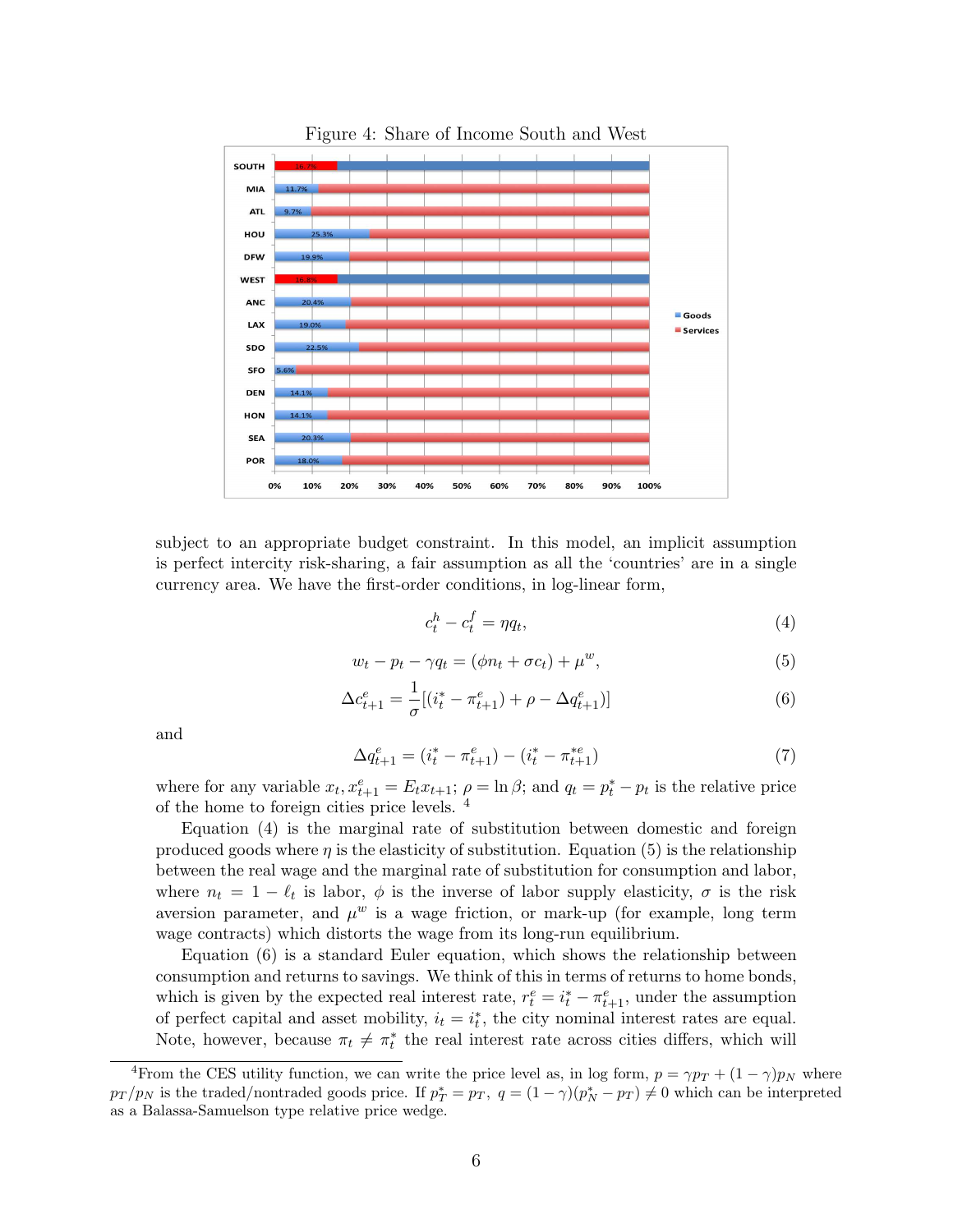

Figure 5: Share of City Goods Income Relative to National Average

affect consumption behavior across cities according to equation (6). Finally, equation (7), is a version of the terms of trade, uncovered interest parity condition. Nominal interest rates remain for the time being to remind the reader that real interest rates vary across cities. We assume that, under assumptions of risk sharing and the stationarity of shocks in the long run, that intercity PPP holds such that  $\lim_{t\to\infty} q_t \to \mathcal{Q} \neq 0$ , see Footnote 4 above, and thus equation (7) holds. The city 'real exchange rate' or terms of trade – this result comes from the fact that the implicit exchange rate between all cities is one.

Next, we turn our attention to foreign demand for home-traded goods. Given that the rest of the country is large relative to each city, the home city's share of production exported is negligible. From Galí and Monacelli (2005) we assume that, for all other cities, output is equal to domestic consumption,  $y^* = c^*$  and national inflation, that is not influenced by the home city's rate of inflation. The foreign demand for home production depends on foreign output and the terms of trade

$$
c_t^{h*} = y_t^* + \eta q_t. \tag{8}
$$

We have assumed the elasticity of substitution is the same as in the home city – given the relative homogeneity of cities within a country, this a fair assumption. Given these assumptions, we can write the national Euler equation which shows the real interest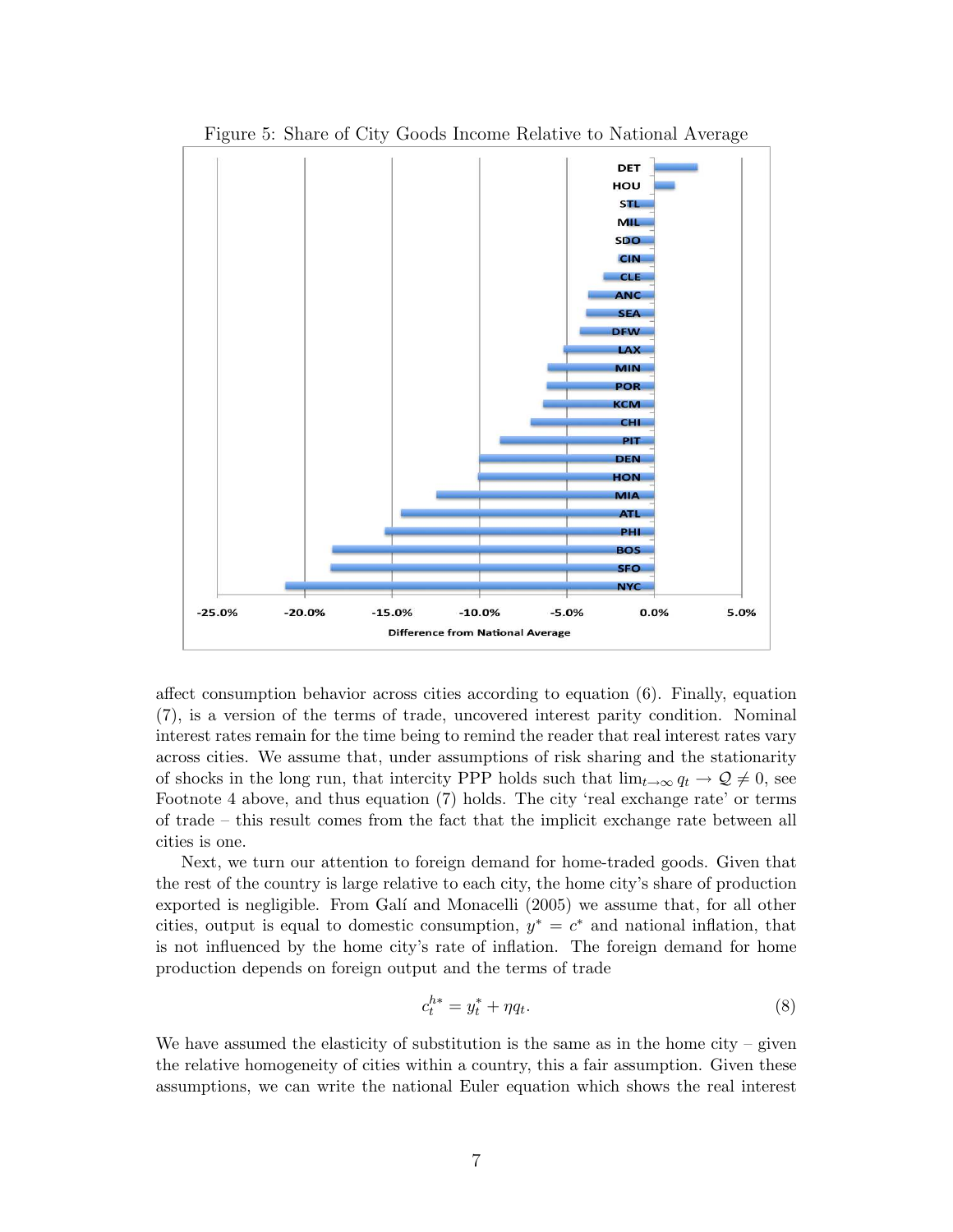rate is proportional to output growth

$$
i_t^* - \pi_{t+1}^{*e} = \sigma(y_{t+1}^* - y_t^*)
$$
\n(9)

where national output growth is taken to be exogenous to a specific city's economic activity.

We consider a linear production function for all goods that is homogeneous of degree one in labor only

$$
y_t = a_t + n_t,\tag{10}
$$

 $a_t$  is a productivity shock. With monopolistic, price-setting behavior, each city's firms base their pricing behavior on expected price changes and marginal cost. In the aggregate, the overall inflation rate is derived from a modified New Keynesian Phillips curve (NKPC) as

$$
\pi_t = z \pi_{t+1}^{*e} + \delta(w_t - p_t - a_t)
$$
\n(11)

where the term in parenthesis is the marginal cost of production, derived from cost minimization. The textbook version of the NKPC uses the output gap, however Galí and Monacelli (2005) demonstrate that substituting marginal cost for the gap has better empirical success. Note that city firms base their pricing behavior on the national average inflation rate rather than city-specific ones. Because of the high degree of mobility for consumption goods, firms are less willing to put their prices at a competitive disadvantage with other city firms. However, each city faces different labor markets; therefore, the marginal cost of production varies across cities resulting in idiosyncratic inflation rates.

Define  $\bar{x}$  to be the *steady-state* or equilibrium level of variable x. Specifically, let  $\bar{y}$ be the natural rate of output,  $\hat{y} = y - \bar{y}$  is the output gap. We can solve the model as:

$$
\hat{y}_t = \hat{y}_{t+1}^e - \frac{1+\theta}{\sigma} (r_{t+1}^e - \bar{r}_t) + \zeta_t \tag{12}
$$

$$
\pi_t = z\pi_{t+1}^{*e} + \lambda_\theta \hat{y}_t + u_t \tag{13}
$$

$$
q_t = \frac{\sigma}{1+\theta}\hat{y}_t + \bar{q}_t \tag{14}
$$

where  $\theta = \gamma(\sigma \eta - 1)(2 - \gamma)$ ;  $\alpha = (\sigma/(1 + \theta + \phi))$ ;  $\lambda_{\theta} = \alpha \delta$  and  $u_t = \delta \mu_t^w$ ; and  $\zeta_t$  is a stationary demand shock which can be decomposed into city-specific and national components:  $\zeta_t = \zeta_{j,t} + s_j \zeta_t^*$  $t^*$ ,  $s_j$  is a measure of city j's idiosyncratic response to a nationwide shock. The steady states are given by:

$$
\bar{y}_t = \alpha[(1+\phi)a_t - \sigma\theta\kappa y_t^*]
$$
  
\n
$$
\bar{r}_t = \theta\kappa r_t^* + \sigma\kappa(\bar{y}_{t+1}^e - \bar{y}_t)
$$
  
\n
$$
\bar{q}_t = \sigma\kappa(\bar{y}_t - y_t^*)
$$

with  $\kappa = (1+\theta)^{-1}$ .

Equation  $(12)$  is a city-specific IS curve relating the current output gap to the expected gap and inversely related to the real interest rate. As is standard, we see an increase in the nominal interest, assuming price stickiness, increases the real interest rate reducing  $AD$  as consumers increase savings. Equation (13) is the short run aggregate supply  $(AS)$  curve that relates city inflation to expected inflation, the output gap and cost-push inflation.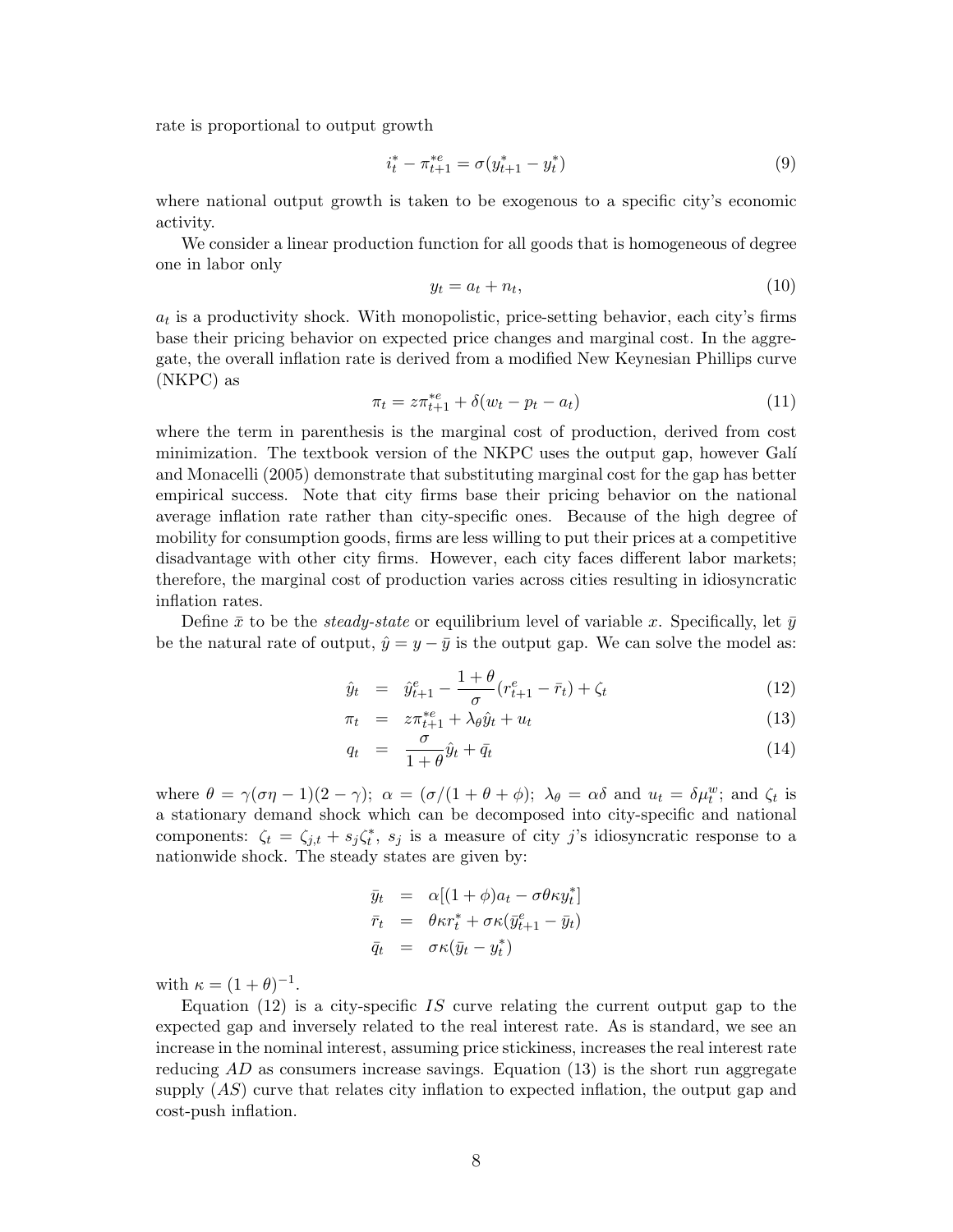Equation (14) states that a city's terms of trade are positively related to the output gap and the long-run terms of trade. We might also expect that city relative prices should converge in the long run, that is  $\bar{q}_t = 0$ , but we can see that the steady-state terms of trade is not equal to zero. In the intercity relative price literature, there is considerable evidence showing persistent differences in city-specific terms of trade (e.g. Cecchetti, Mark, and Sonora, 2002). Indeed, this equation resembles Kravis and Lipsey (1983) demand function – persistent price differences can be explained by city-specific productivity differences or income and preference differences, and thus relative prices converge to some non-zero mean.

#### 3.1 Policy Rule

To close the model, we need to consider some interest rate or monetary policy rule. The standard way is to identify a monetary loss function based on some relationship between inflation and the output gap (or unemployment). With differences in city relative prices, or terms of trade, policy differs from a single, closed-economy model. However, as the terms of trade in equation (14) are proportional to the output gap, the policy objective can be written in the standard loss function form.

We begin with the assumption that each city loss function differs due to idiosyncratic macroeconomic conditions. For example, Detroit may be willing to take on more inflation to reduce its above-average unemployment while high inflation cities such as Seattle, would prefer the opposite. Thus, there exists tension between these two cities if the federal monetary authority favors one city over the other.

Hefeker (2003) considers such a case. Define the period, city-specific loss function as

$$
L = b(n_t - \bar{n}_t)^2 + \pi_t^2, b > 0
$$
\n(15)

where  $\bar{n}$  is the natural rate of employment, or, alternatively, an employment target, and b reflects the city central bank's preferences. Let employment be driven by

$$
n_t = c(\pi_t - \pi_{t+1}^e) + \epsilon + d\xi^*
$$
\n(16)

thus, employment, in the short run can be driven by inflationary surprises if wages are fixed for a period.  $\epsilon$  is a city-specific, idiosyncratic shock, and  $\xi^*$  is a nationwide shock,  $d > 0$  measures the city's idiosyncratic response to that national shock.

With a single monetary authority, the central bank minimizes the nationwide analog to equation (15) as

$$
L^* = b^*(n_t^* - \bar{n}_t^*)^2 + \pi_t^{*2}, b^* > 0,
$$
\n(17)

similarly

$$
n_t^* = c^*(\pi_t^* - \pi_{t+1}^{*e}) + \bar{\epsilon} + \xi^*
$$
\n(18)

where  $\bar{\epsilon} = \sum^k h_j \epsilon$ ,  $\bar{n}^* = \sum^k h_j \bar{n}$ ,  $\sum h_j = 1$  for the k cities,  $h_j < 1$  is relative weight of each city, and  $\sum^k h_j = 1$ .

Minimizing equation(15) subject to (16) we get optimal inflation in the  $j<sup>th</sup>$  city

$$
\pi = \Gamma[\bar{n} - (\epsilon + d\xi^*)] \tag{19}
$$

where  $\Gamma = bc/(1 + bc^2)$ . A similar result comes from minimizing equation (17) subject to equation (18). As pointed out in Hefeker (2003), however, the decision by a central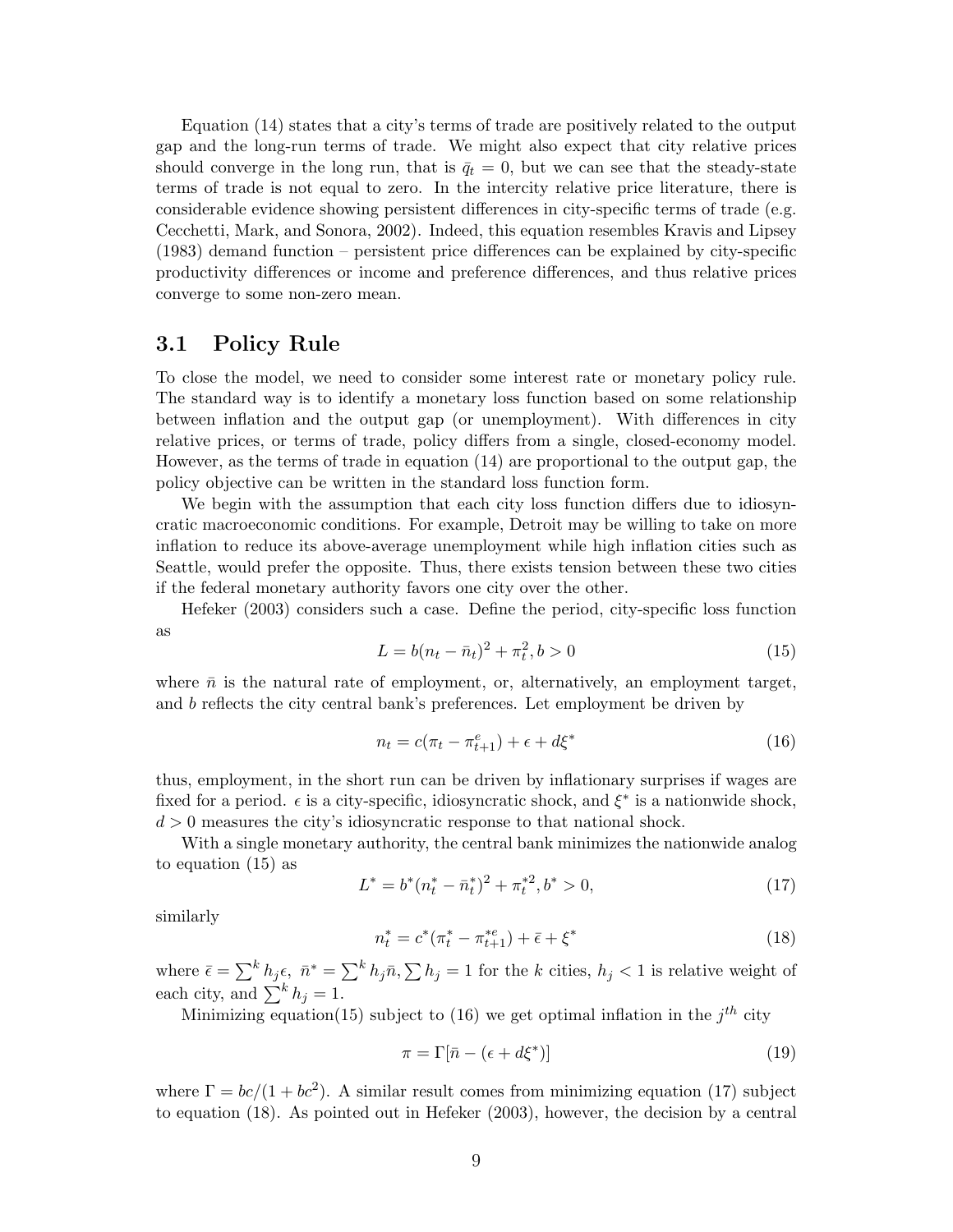monetary authority is made based on the median governor, therefore the country's optimal inflation is determined by this policy maker,

$$
\pi_m = \Gamma_m [\bar{n}_m - (\epsilon_m + d_m \xi^*)]
$$
\n(20)

where the m subscript denotes the median outcome with the associated preferences. Combining equations (19) and (20) with (15) we get a city specific welfare loss of a decision made by the median policy maker

$$
L(M) = b_i[(\Gamma - 1)\bar{n} + (1 - c)(\epsilon + d\xi^*)]^2 + (\Gamma_m[\bar{n}_m - (\epsilon_m + d_m\xi^*)])^2
$$
 (21)

where  $L(M)$  is the city loss function associated with the decision made by the median governor. Thus, the individual city loss function differs from the one employed nationally and thus implies a suboptimal, to the city, Taylor rule.

If each city were to design a Taylor rule, say,

$$
r_t = \bar{r} + f_j(\pi_t - \bar{\pi}_t^{\tau}) + \hat{y}_t,\tag{22}
$$

 $f_j$  is the city bank's inflation weight and  $\bar{\pi}^{\tau}$  is the countrywide inflation target, and compare this to a similarly constructed median (central bank's) governor's Taylor rule

$$
r_{m,t} = \bar{r} + f_m(\pi_t^* - \bar{\pi}_t^{\tau}) + \hat{y}_t^*
$$
\n(23)

we would see a difference in the policy interest rate as

$$
r_t = r_{m,t} + \chi_t,\tag{24}
$$

where  $\chi_t = (f_j \pi_t - f_m \pi_t^*)$  $(t_t^*) + (\hat{y}_t - \hat{y}_t^*)$  $_{t}^{*}$ ) is a suboptimal policy premium. Note, even if city preferences were identical to the central bank's preferences,  $f \equiv f_i = f_m$ , the policy interest premium would still differ across cities because of heterogeneous inflation and output gaps, with  $\chi_t \neq 0$ . Under the assumption  $f_i = f_m$ , combining equations (12) and (24) we get the city aggregate demand curve

$$
\hat{y}_t = \delta' + (1 - \delta)y_{t+1}^e - \delta f(\pi_{t+1}^e - \pi_{t+1}^{*e}) + \psi_t
$$
\n(25)

with  $\delta' = -\delta r_{m,t+1}^e$  and  $\psi_t = \delta y_{t+1}^{*e} + \zeta_t$ .

### 4 Empirical Methodology

The major metropolitan areas identified above have data available to investigate the hypothesis that U.S. cities experience differential effects from monetary policy. Monetary policy should have effects on income per capita, prices and unemployment that differ from city to city<sup>5</sup>. Cities are used to not only complement the effects shown in Carlino and Defina (1998, 1999) that interest-sensitive regions of the United States face larger effects of monetary policy than other regions, but introduce data on inflation into this regional policy literature.

<sup>&</sup>lt;sup>5</sup>Some studies, such as Karras (1996) have characterized this as monetary policy pushing on a string; because credit market imperfections exist, a contractionary shock has different effects than an expansionary shock (Florio (2005)). There may be regional differences in AS curvature that may signal credit market imperfections in one area more than others. Barro (1977) used a modified two-stage least squares analysis to first derive the unanticipated contractionary and expansionary shocks to policy, then use those shocks as explanatory variables in the second stage concerning both income growth and inflation.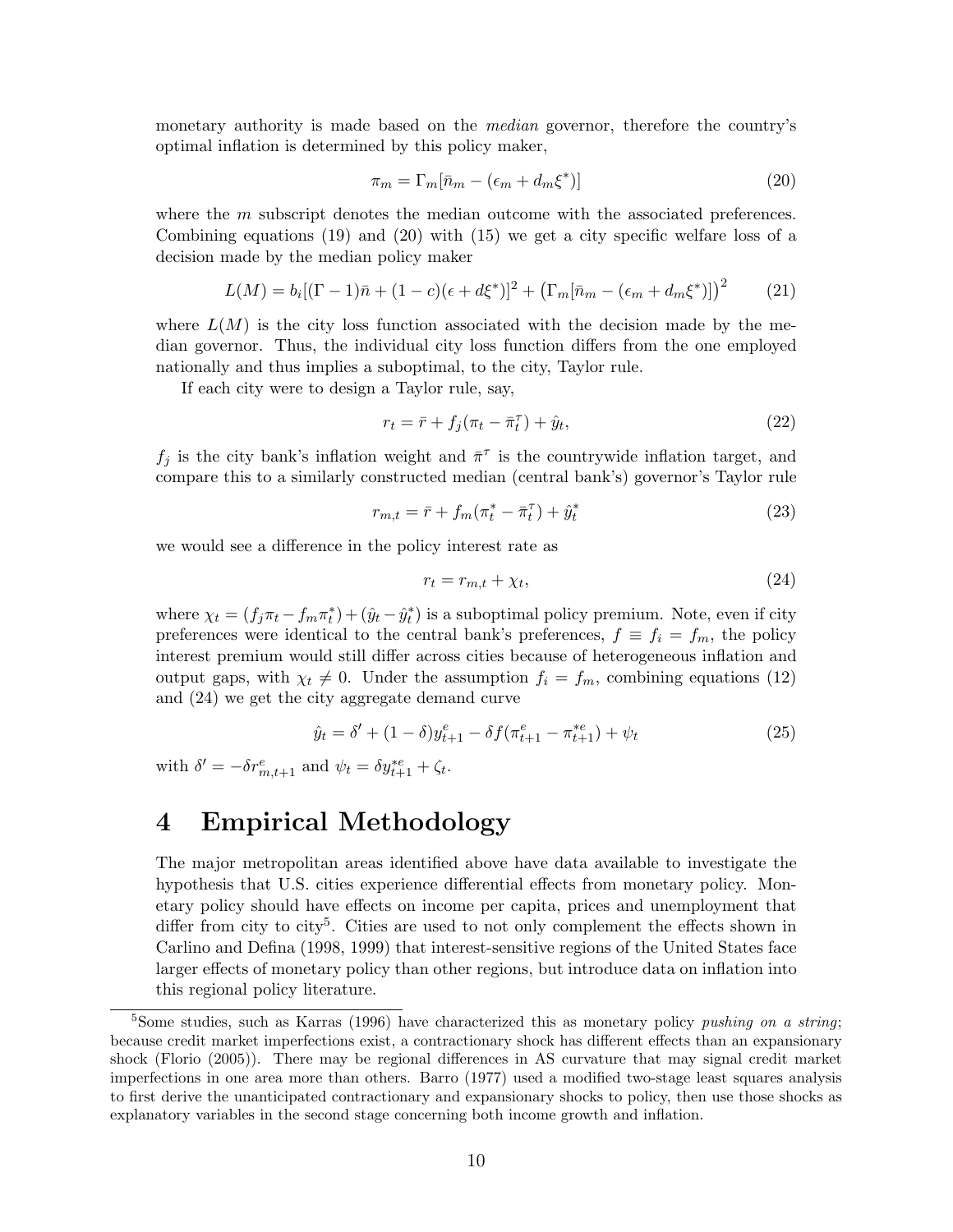#### 4.1 Estimation Data and Variables

Turning our attention to city macroeconomic data, we can see the manifestation of these differences in income data, but also in unemployment and price data. The data we consider are semi-annual. City specific output data at a higher frequency is not available. All city data is from the Bureau of Labor Statistics (www.bls.gov) and includes city-specific income per capita, unemployment, and prices. The federal funds data is from the Board of Governors of the Federal Reserve (www.federalreserve.gov). As previously suggested, considerable differences across cities exist; for a host of reasons, city-specific inflation, income per capita (as a proxy for city output levels) and unemployment experience heterogeneous responses to a single monetary shock with respect to the national reaction. Additionally, a change in monetary policy reflects a median governor which may benefit cities at the distribution's center but hurt those in the tails.

Monetary policy is characterized by changes in the federal funds rate  $(f\!f\!r)$ <sup>6</sup>. These monthly data are converted into a semi-annual series using a 6-month centered moving average. The data on unemployment rates are at the municipal level, which is also true for prices and income. These data are also converted to a semi-annual frequency; population was also found at the Bureau of Labor Statistics (BLS) to normalize income measurements to per-capita figures. This conversion reduces the possibility of spurious correlations based on the sheer size of large cities in comparison to small cities. All these series have potential nonstationarity in either their levels or their first differences for some subset of the municipalities. Because we are ultimately testing for deviations from the national movements in these variables, the data on prices, unemployment and income per capita are made into a ratio with their national counterpart. For each home city  $j$  in our data, the variables are as follows:

$$
P_j = \frac{P_j}{P_{US}}; \text{ and } U_j = \frac{U_j}{U_{US}}; \text{ and } WPC_j = \frac{(Inc/Cap)_j}{(Inc/Cap)_{US}}
$$

The labeling in the results below needs some explanation. For example, the variable PANC refers to the ratio of the inflation rates in Anchorage, Alaska to the U.S. inflation rate for urban areas. UANC and WPCANC are the example variables for Anchorage for unemployment and income per capita respectively. Each city's ratios with the national level are stationary for all data at the 5% level of both Phillip-Perron and Augmented Dickey-Fuller (ADF) tests.

We assume a change in ffr is exogenous to the determination of the other variables. The figures below describe how the path of these ratios change when monetary policy takes place. In this study, there are four variables, 24 cities, and 38 observations of each variable for city i from 1990 to 2008.

#### 4.2 Vector Autoregressions

Vector Autoregressions (VARs) are a standard econometric method used when testing hypotheses concerning policy effects on macroeconomic variables. Similar to error correction models, VARs regress a vector of variables at time t on the same vector of

 $6$ Morgan (1993) uses the federal funds rate as the monetary indicator rather than a monetary aggregate; see Morgan (1993), Florio (2005) for a discussion on the use of interbank lending rates versus monetary aggregates as a way to represent policy shocks.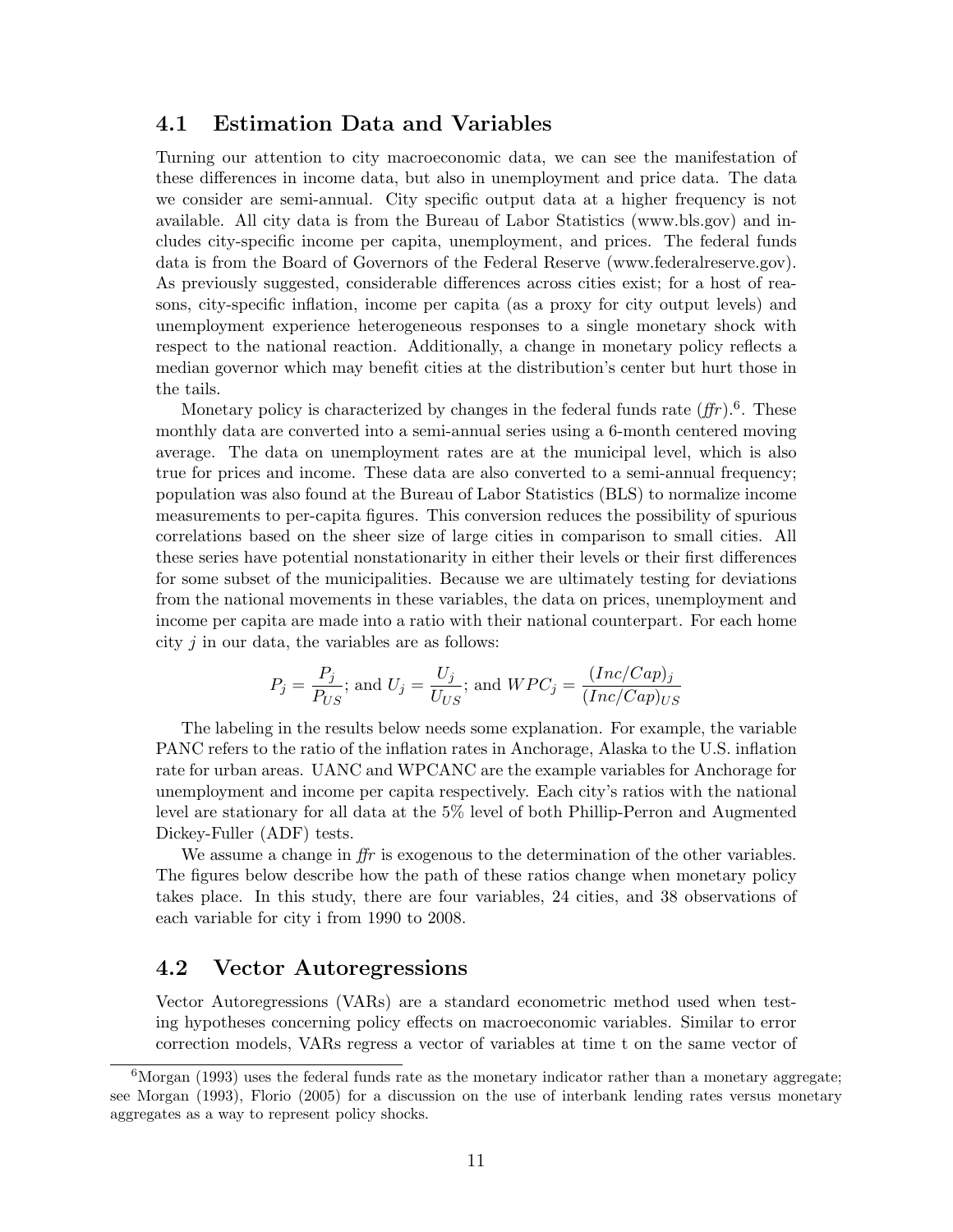variables with a distributed lag structure and perhaps other variables assumed to be exogenous to the vector of focal variables. The lag structure is determined by information criteria, where the Akaike and Schwarz Criteria are examples. The error term in such an estimation is considered to be a vector of uncorrelated, zero-mean innovations to the variables within the original vector. Such a model allows for an impulse response analysis by simulating a change in one variable's disturbances and examining how that would change the relationships among the other variables through a distributed lag. The AS and AD equations, (13) and (25), formalize the VAR analysis. Equation (26) describes the vector of variables for this study; in this analysis, we study the dynamic behavior of 24 metropolitan-level vectors, assumed to be covariance stationary, with six variables each.

$$
\mathbf{Y}_{i,t} = (ffr_t, P_{i,t}, U_{i,t}, WPC_{i,t}, \mathbf{Z}_t)
$$
\n(26)

The index t is time and i represents the index over the 24 cities in our sample.  $\mathbf{Z}$ represents a vector of other, exogenous variables. Following Carlino and Defina's (1998, 1999) studies, the use of the leading indicator from the Conference Board (LEAD) and the Bureau of Labor Statistics' producer price index for fuel prices (PPIFUELS) as exogenous variables provides aggregate demand (LEAD) and supply (PPIFUELS) variables for identification. The VAR and the dynamics of our choice variables are described in equation (27).

$$
\mathbf{AY}_{i,t} = \mathbf{B}(L)\mathbf{Y}_{i,t-p} + \varepsilon_{i,t} \tag{27}
$$

In equation (27), **A** is a  $(6 \times 6)$  matrix of correlation coefficients for the variables in **Y**; **B** is a  $(6 \times 6)$  matrix represents the polynomial relationships describing the lag operator L and  $\varepsilon$  is the vector of disturbances. We restrict the variance-covariance matrix to force the exogenous variables LEAD and PPIFUELS to be exogenous and have no contemporaneous correlations. In the reduced form model, the disturbances would be converted to  $v$ , which is simply the product of the inverse of the  $A$  matrix in equation (26) and the structural disturbances,  $\varepsilon$ .

### 5 Results

#### 5.1 Impulse Response Functions

VARs recognize the relationship between past and current values of the same variables and the potential for bidirectional causality<sup>7</sup>. For example, monetary policy may both cause and be caused by changes in income, inflation or unemployment. In our model, we assume that current and lagged values of the federal funds rate determine inflation, unemployment and income levels at the national and metropolitan levels. The VAR residuals allow us to analyze an impulse response function (IRF). In our model, the "impulse "is a monetary policy change acting like an unanticipated shock; the response is how the three endogenous variables react to the specific impulse, a one standarddeviation increase in the federal funds rate. The IRF methodology implies that a rate

<sup>7</sup>Sims (1980) is seen as the beginning of this literature, but Greene (2003), Chapter 19, has an expanded discussion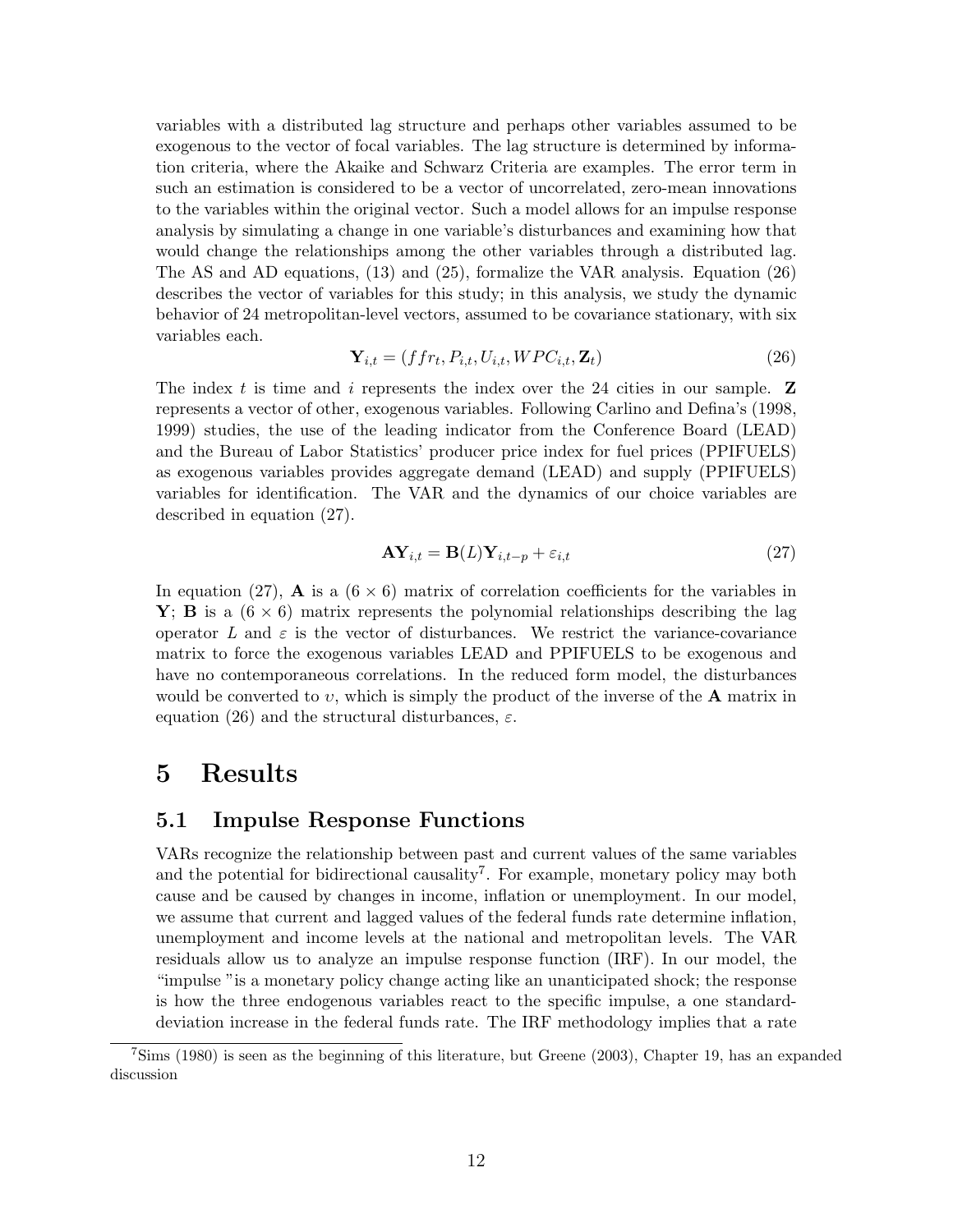cut would simply be the mirror image of the increase<sup>8</sup>. Table 1 summarizes how to interpret the impulse responses.

|           | Table 1. Hilpane Response Daminary. If one standard deviation mercase in fin |       |                                           |
|-----------|------------------------------------------------------------------------------|-------|-------------------------------------------|
| Change in |                                                                              |       |                                           |
| variable  | $P_i$                                                                        | $U_i$ | $WPC_i$                                   |
|           | $P_{US}$ falling faster than $P_i \mid U_i$ rising faster than $U_{US}$      |       | $WPC_{US}$ falling<br>faster than $WPC_i$ |
|           | $P_i$ falling faster than $P_{US}$   $U_{US}$ rising faster than $U_i$       |       | $WPC_i$ falling<br>faster than $WPC_{US}$ |

Table 1: Impulse Response Summary: A one standard deviation increase in  $f\!f\!r$ 

We begin by considering the period-by-period impulse response results for ten periods (five years) in Tables  $2 - 4$ . As can be seen, there is considerable heterogeneity of the responses across the cities. Moreover, the timing of the direction and speed of adjustment varies across the cities – and tends to cluster over the ten periods of impulse response. For example, consider Chicago in Table 2, the national average unemployment rate rises faster following a shock, however, this is reversed after four years. The opposite trend occurs with respect to income, which is due to the Okun effect. On the other hand, prices generally rise faster in Chicago vis- $\acute{a}$ -vis the overall CPI. Looking at Cincinnati, next to Chicago in the table, its income falls every period following the shock, except for period 10, while unemployment initially rises and then falls relative to the average. Also, a weaker negative relationship between unemployment and per capita income. From this side-by-side comparison, it appears Chicago fares better than Cincinnati following a monetary shock as a "macroeconomy".

Next, consider the cumulative impulse responses shown in Figures 6 through 13. We should evaluate the results in terms of the differential effects of monetary policy across the United States. When there is a monetary shock, we would expect the included variables to react according to theory. For income per capita, we would expect an increase in the federal funds rate to reduce income growth; for inflation, we expect a slowdown also, and for unemployment we expect an increase. Because our variables are deviations from the national response, or how differently the home city's reacts to a national monetary policy relative to the national reaction.

An example helps illustrate the results. In Figure 6, for example, the results for Atlanta (ATL) are in the middle row of 6. The monetary contraction initially increases prices more than the change in the national level, increases unemployment in net more than at the national level, and decreases wages versus the national level. After four or five time periods, two years after the initial shock, the regional change is more like the national change; the ratio converges or begins converging after ten periods. In contrast, Boston (BOS) in 6, does not converge in any of the variables. The monetary

<sup>&</sup>lt;sup>8</sup>J'orda (2005) suggests a different way to use IRFs, especially when there are panel data to be examined, which is related to two-stage regressions a la Barro (1977, 1978).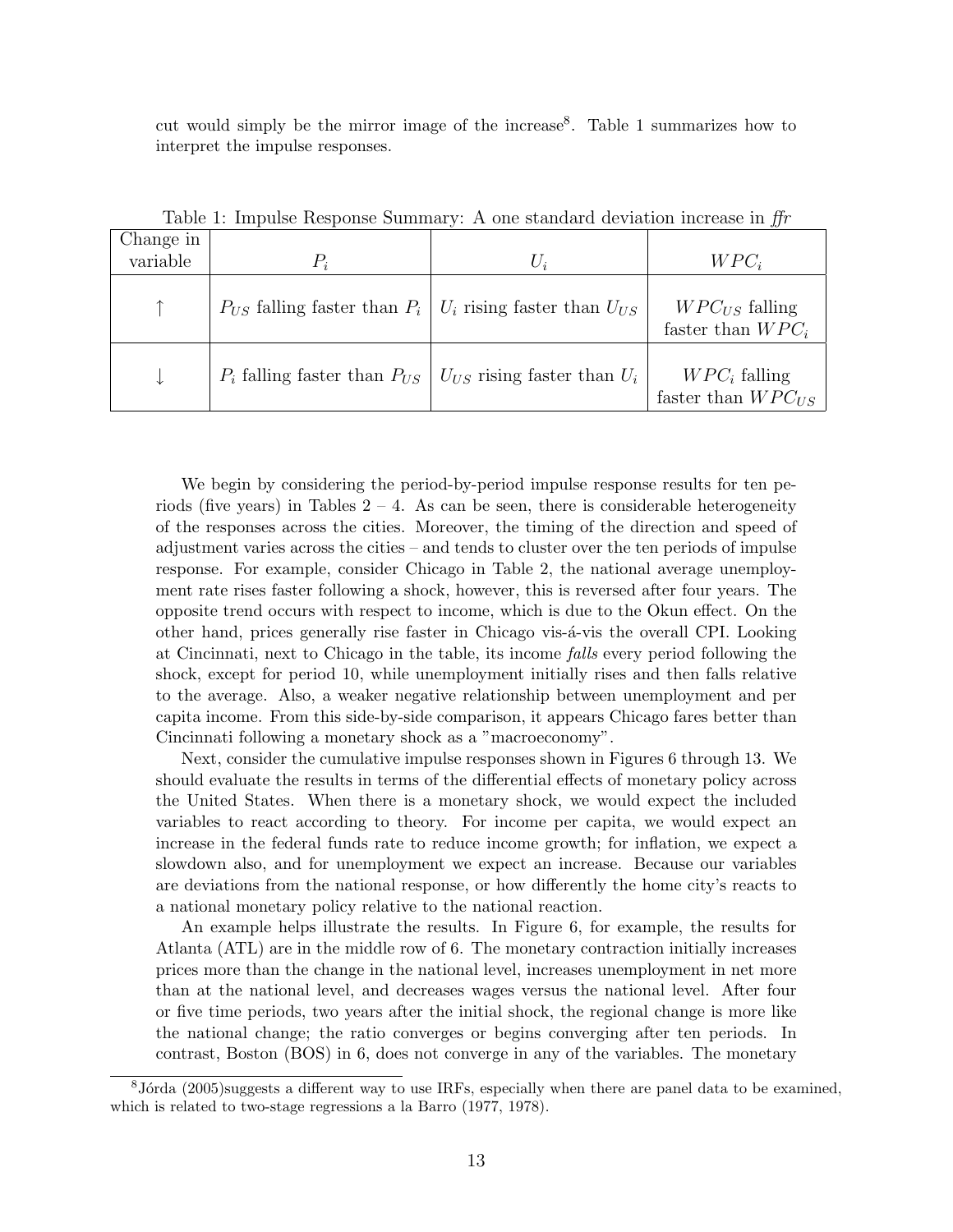|                  |           | <b>ANC</b> |            |           | <b>ATL</b> |            | <b>BOS</b> |            |            |  |  |  |
|------------------|-----------|------------|------------|-----------|------------|------------|------------|------------|------------|--|--|--|
| Period           | ${\bf P}$ | U          | <b>WPC</b> | ${\bf P}$ | U          | <b>WPC</b> | ${\bf P}$  | U          | <b>WPC</b> |  |  |  |
| $\mathbf{1}$     | $-0.139$  | 0.172      | $-0.224$   | $-0.077$  | 0.192      | $-0.009$   | $-0.222$   | 0.073      | $-0.128$   |  |  |  |
| $\overline{2}$   | $-0.268$  | 0.229      | $-0.220$   | $-0.027$  | 0.151      | $-0.018$   | $-0.138$   | 0.083      | $-0.055$   |  |  |  |
| 3                | $-0.249$  | 0.085      | $-0.510$   | 0.207     | 0.035      | $-0.118$   | $-0.092$   | 0.009      | 0.001      |  |  |  |
| $\overline{4}$   | $-0.083$  | 0.034      | $-0.403$   | 0.227     | $-0.043$   | $-0.017$   | $-0.107$   | $-0.022$   | 0.028      |  |  |  |
| $\mathbf 5$      | 0.017     | $-0.041$   | $-0.311$   | 0.007     | $-0.062$   | 0.003      | $-0.059$   | $-0.032$   | $-0.117$   |  |  |  |
| $\!6\,$          | 0.051     | $-0.063$   | $-0.162$   | $-0.149$  | $-0.076$   | 0.056      | $-0.001$   | $-0.018$   | $-0.151$   |  |  |  |
| $\overline{7}$   | 0.058     | $-0.061$   | $-0.048$   | $-0.108$  | $-0.090$   | 0.024      | 0.029      | $-0.008$   | $-0.201$   |  |  |  |
| $8\,$            | 0.059     | $-0.045$   | 0.021      | $-0.029$  | $-0.078$   | 0.070      | 0.014      | $0.007\,$  | $-0.176$   |  |  |  |
| $\boldsymbol{9}$ | 0.048     | $-0.025$   | 0.049      | $-0.033$  | $-0.037$   | 0.060      | $-0.001$   | 0.007      | $-0.156$   |  |  |  |
| 10               | 0.020     | $-0.003$   | 0.039      | $-0.058$  | 0.001      | 0.071      | $-0.011$   | 0.002      | $-0.093$   |  |  |  |
|                  |           | <b>CHI</b> |            |           | <b>CIN</b> |            |            | <b>CLE</b> |            |  |  |  |
| Period           | ${\bf P}$ | U          | <b>WPC</b> | ${\bf P}$ | U          | <b>WPC</b> | ${\bf P}$  | U          | <b>WPC</b> |  |  |  |
| $\mathbf{1}$     | $-0.082$  | $-0.055$   | $-0.028$   | 0.022     | 0.171      | $-0.294$   | $-0.063$   | 0.137      | $-0.029$   |  |  |  |
| $\boldsymbol{2}$ | 0.003     | $-0.089$   | 0.084      | 0.143     | 0.163      | $-0.097$   | $-0.003$   | 0.095      | 0.153      |  |  |  |
| $\overline{3}$   | 0.031     | $-0.158$   | 0.046      | 0.008     | 0.055      | $-0.376$   | 0.088      | 0.051      | $-0.109$   |  |  |  |
| $\overline{4}$   | 0.002     | $-0.155$   | 0.047      | $-0.033$  | 0.049      | $-0.245$   | 0.102      | 0.019      | 0.001      |  |  |  |
| $\bf 5$          | 0.012     | $-0.098$   | 0.042      | $-0.016$  | $-0.017$   | $-0.256$   | $-0.043$   | $-0.026$   | $-0.053$   |  |  |  |
| $\,6$            | 0.054     | $-0.049$   | $-0.002$   | 0.019     | $-0.039$   | $-0.136$   | $-0.144$   | $-0.029$   | $-0.043$   |  |  |  |
| 7                | 0.046     | $-0.002$   | $-0.025$   | $-0.004$  | $-0.054$   | $-0.107$   | $-0.118$   | $-0.025$   | $-0.045$   |  |  |  |
| $8\,$            | 0.003     | 0.042      | $-0.044$   | $-0.045$  | $-0.045$   | $-0.056$   | $-0.012$   | $-0.012$   | $-0.001$   |  |  |  |
| 9                | $-0.011$  | $0.058\,$  | $-0.060$   | $-0.062$  | $-0.035$   | $-0.026$   | 0.050      | $-0.001$   | 0.040      |  |  |  |
| 10               | $-0.001$  | 0.051      | $-0.069$   | $-0.041$  | $-0.020$   | 0.014      | 0.029      | 0.008      | 0.067      |  |  |  |
|                  |           | <b>DEN</b> |            |           | <b>DET</b> |            |            | <b>DFW</b> |            |  |  |  |
| Period           | ${\bf P}$ | U          | <b>WPC</b> | ${\bf P}$ | U          | <b>WPC</b> | ${\bf P}$  | U          | <b>WPC</b> |  |  |  |
| $\mathbf{1}$     | 0.137     | $0.029\,$  | $-0.215$   | 0.021     | 0.034      | 0.086      | 0.229      | 0.024      | $-0.040$   |  |  |  |
| $\sqrt{2}$       | 0.292     | $-0.106$   | 0.075      | 0.042     | $-0.057$   | 0.139      | 0.087      | 0.022      | 0.057      |  |  |  |
| 3                | 0.331     | $-0.166$   | $-0.162$   | 0.016     | 0.017      | $-0.053$   | $-0.068$   | $-0.078$   | $-0.054$   |  |  |  |
| $\overline{4}$   | 0.287     | $-0.1898$  | 0.010      | $-0.036$  | 0.033      | $-0.111$   | $-0.049$   | $-0.137$   | $-0.015$   |  |  |  |
| $\bf 5$          | 0.136     | $-0.178$   | $-0.042$   | $-0.052$  | 0.038      | $-0.281$   | 0.023      | $-0.111$   | $-0.014$   |  |  |  |
| $\,6\,$          | 0.022     | $-0.136$   | 0.093      | $-0.026$  | 0.020      | $-0.166$   | 0.021      | $-0.064$   | 0.094      |  |  |  |
| 7                | $-0.037$  | $-0.081$   | 0.086      | 0.018     | $-0.007$   | $-0.112$   | 0.014      | $-0.042$   | 0.093      |  |  |  |
| $8\,$            | $-0.026$  | $-0.021$   | $0.105\,$  | 0.039     | $-0.022$   | 0.042      | 0.028      | $-0.031$   | 0.131      |  |  |  |
| $\boldsymbol{9}$ | 0.001     | 0.033      | 0.020      | 0.033     | $-0.033$   | 0.083      | 0.045      | $-0.018$   | 0.090      |  |  |  |
| 10               | 0.017     | 0.073      | $-0.047$   | 0.011     | $-0.033$   | 0.134      | 0.025      | $-0.008$   | 0.104      |  |  |  |

Table 2: Impulse Responses to a one std dev change in ffr: Prices, Unemployment and Income/Capita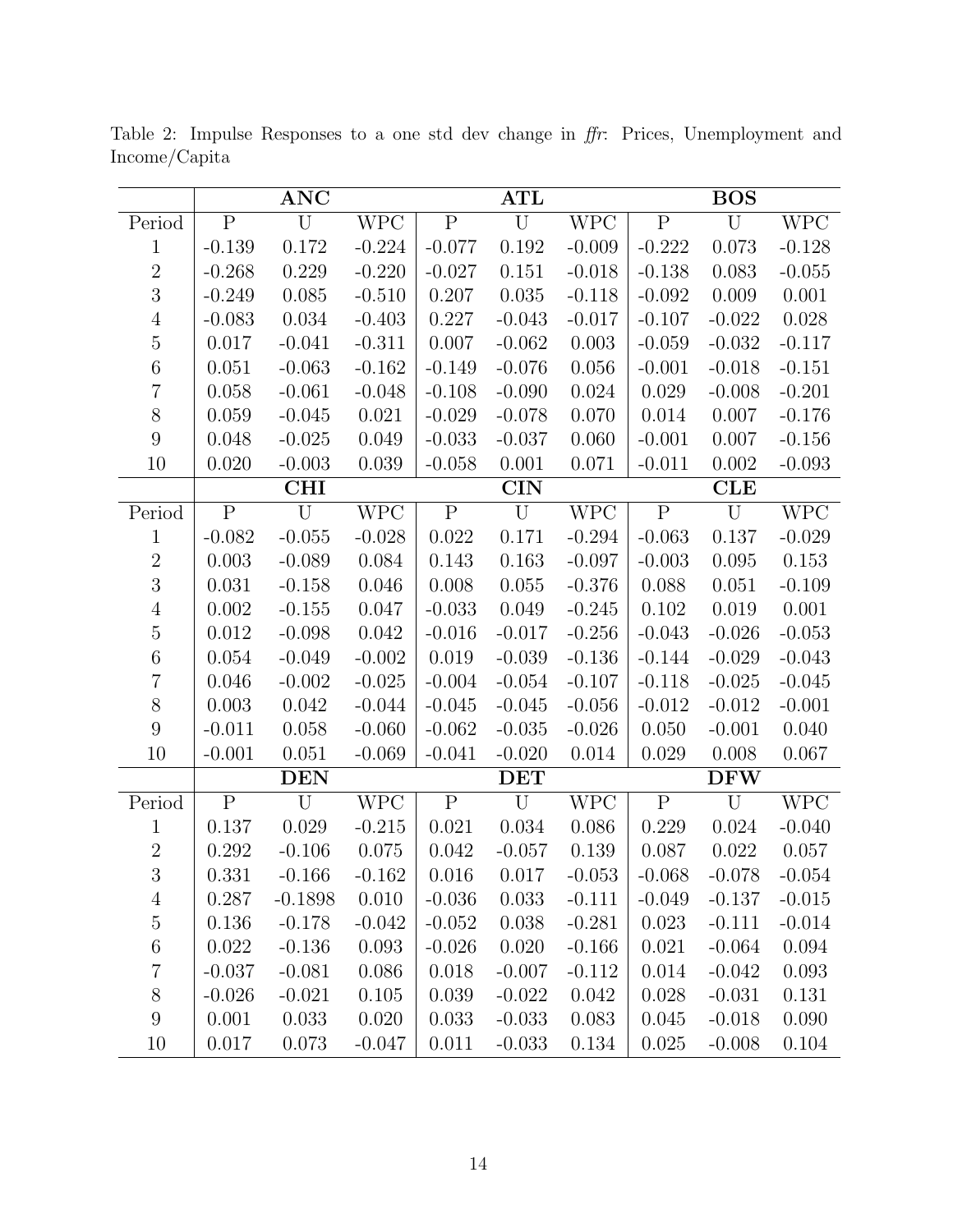|                  |                         | <b>HON</b>     |                             |                         | HOU            |            | <b>KCM</b>              |                |            |  |  |
|------------------|-------------------------|----------------|-----------------------------|-------------------------|----------------|------------|-------------------------|----------------|------------|--|--|
| Period           | $\overline{\mathbf{P}}$ | U              | $W\overline{P}\overline{C}$ | $\overline{P}$          | U              | <b>WPC</b> | $\overline{\mathbf{P}}$ | U              | <b>WPC</b> |  |  |
| $\mathbf{1}$     | 0.094                   | 0.022          | 0.001                       | $-0.189$                | 0.132          | $-0.002$   | 0.117                   | 0.054          | 0.001      |  |  |
| $\overline{2}$   | $-0.053$                | 0.074          | 0.043                       | $-0.011$                | 0.094          | 0.300      | 0.131                   | 0.084          | 0.064      |  |  |
| 3                | 0.052                   | $0.089\,$      | $-0.070$                    | 0.072                   | $-0.098$       | 0.064      | 0.158                   | 0.060          | 0.063      |  |  |
| $\overline{4}$   | 0.164                   | 0.051          | $-0.114$                    | $-0.131$                | $-0.165$       | 0.352      | 0.148                   | $-0.033$       | $-0.008$   |  |  |
| $\bf 5$          | 0.054                   | $-0.016$       | $-0.026$                    | $-0.202$                | $-0.229$       | 0.176      | 0.101                   | $-0.099$       | $-0.015$   |  |  |
| $\,6\,$          | $-0.077$                | $-0.074$       | 0.044                       | $-0.160$                | $-0.138$       | 0.210      | 0.034                   | $-0.128$       | $-0.016$   |  |  |
| $\overline{7}$   | $-0.061$                | $-0.085$       | 0.076                       | 0.022                   | $-0.055$       | 0.046      | $-0.004$                | $-0.109$       | 0.018      |  |  |
| $8\,$            | $-0.015$                | $-0.072$       | 0.090                       | 0.103                   | 0.053          | $-0.002$   | $-0.010$                | $-0.074$       | 0.043      |  |  |
| $\overline{9}$   | $-0.025$                | $-0.055$       | 0.097                       | 0.134                   | 0.106          | $-0.096$   | 0.004                   | $-0.035$       | 0.065      |  |  |
| 10               | $-0.046$                | $-0.036$       | 0.089                       | 0.096                   | 0.131          | $-0.122$   | 0.017                   | $-0.004$       | 0.070      |  |  |
|                  |                         | <b>LAX</b>     |                             |                         | <b>MIA</b>     |            |                         | MIL            |            |  |  |
| Period           | $\overline{P}$          | $\overline{U}$ | <b>WPC</b>                  | $\overline{\mathrm{P}}$ | $\overline{U}$ | <b>WPC</b> | $\overline{P}$          | $\overline{U}$ | <b>WPC</b> |  |  |
| $\mathbf{1}$     | 0.009                   | 0.056          | $-0.023$                    | 0.143                   | 0.169          | $-0.015$   | 0.089                   | $-0.001$       | $-0.041$   |  |  |
| $\,2$            | $-0.104$                | 0.077          | $-0.146$                    | 0.123                   | 0.054          | 0.115      | $-0.001$                | 0.023          | 0.053      |  |  |
| 3                | $-0.132$                | $-0.009$       | $-0.065$                    | 0.248                   | $-0.061$       | $-0.132$   | $-0.027$                | $-0.016$       | $-0.095$   |  |  |
| $\sqrt{4}$       | $-0.0869$               | $-0.087$       | $-0.072$                    | 0.090                   | 0.045          | $-0.131$   | $-0.052$                | $-0.030$       | $-0.116$   |  |  |
| $\bf 5$          | 0.002                   | $-0.105$       | $-0.015$                    | $-0.147$                | 0.122          | $-0.308$   | $-0.0718$               | $-0.081$       | $-0.133$   |  |  |
| $\,6$            | 0.094                   | $-0.088$       | $-0.052$                    | $-0.269$                | 0.092          | $-0.274$   | $-0.035$                | $-0.103$       | $-0.107$   |  |  |
| $\overline{7}$   | 0.125                   | $-0.044$       | $-0.033$                    | $-0.224$                | 0.043          | $-0.286$   | 0.029                   | $-0.093$       | $-0.075$   |  |  |
| $8\,$            | 0.104                   | $-0.001$       | $-0.055$                    | $-0.195$                | 0.044          | $-0.187$   | 0.075                   | $-0.067$       | $-0.034$   |  |  |
| $9\phantom{.}$   | 0.050                   | 0.026          | $-0.031$                    | $-0.154$                | 0.030          | $-0.150$   | 0.082                   | $-0.049$       | $-0.002$   |  |  |
| 10               | $-0.001$                | 0.028          | $-0.033$                    | $-0.086$                | $-0.009$       | $-0.070$   | 0.063                   | $-0.045$       | 0.020      |  |  |
|                  |                         | <b>MIN</b>     |                             |                         | <b>NYC</b>     |            |                         | <b>PHI</b>     |            |  |  |
| Period           | $\mathbf{P}$            | $\mathbf U$    | <b>WPC</b>                  | ${\bf P}$               | U              | <b>WPC</b> | ${\bf P}$               | U              | <b>WPC</b> |  |  |
| $\mathbf{1}$     | $-0.030$                | 0.052          | $-0.168$                    | $-0.059$                | 0.078          | 0.085      | $-0.028$                | 0.046          | $-0.026$   |  |  |
| $\sqrt{2}$       | $-0.198$                | 0.073          | $-0.090$                    | $-0.122$                | 0.017          | 0.168      | 0.042                   | 0.137          | $-0.080$   |  |  |
| 3                | $-0.142$                | 0.076          | $-0.246$                    | $-0.160$                | $-0.056$       | 0.288      | $-0.029$                | 0.027          | $-0.216$   |  |  |
| $\overline{4}$   | $-0.005$                | 0.045          | $-0.140$                    | $-0.130$                | $-0.072$       | 0.206      | $-0.190$                | $-0.004$       | $-0.191$   |  |  |
| $\overline{5}$   | 0.087                   | $-0.001$       | $-0.174$                    | $-0.061$                | $-0.064$       | 0.162      | $-0.168$                | $-0.013$       | $-0.141$   |  |  |
| $\,6\,$          | 0.093                   | $-0.035$       | $-0.051$                    | $-0.005$                | $-0.037$       | 0.001      | $-0.038$                | $-0.055$       | $-0.109$   |  |  |
| $\overline{7}$   | 0.057                   | $-0.059$       | $-0.051$                    | 0.033                   | 0.001          | $-0.044$   | 0.029                   | $-0.061$       | $-0.062$   |  |  |
| $8\,$            | 0.016                   | $-0.067$       | 0.028                       | 0.057                   | 0.045          | $-0.135$   | 0.026                   | $-0.036$       | $-0.021$   |  |  |
| $\boldsymbol{9}$ | $-0.004$                | $-0.066$       | 0.013                       | 0.057                   | 0.078          | $-0.108$   | 0.011                   | $-0.017$       | $-0.003$   |  |  |
| 10               | $-0.011$                | $-0.056$       | 0.046                       | 0.037                   | 0.090          | $-0.121$   | 0.007                   | $-0.009$       | 0.007      |  |  |

Table 3: Impulse Responses to a one std dev change in ffr: Prices, Unemployment and Income/Capita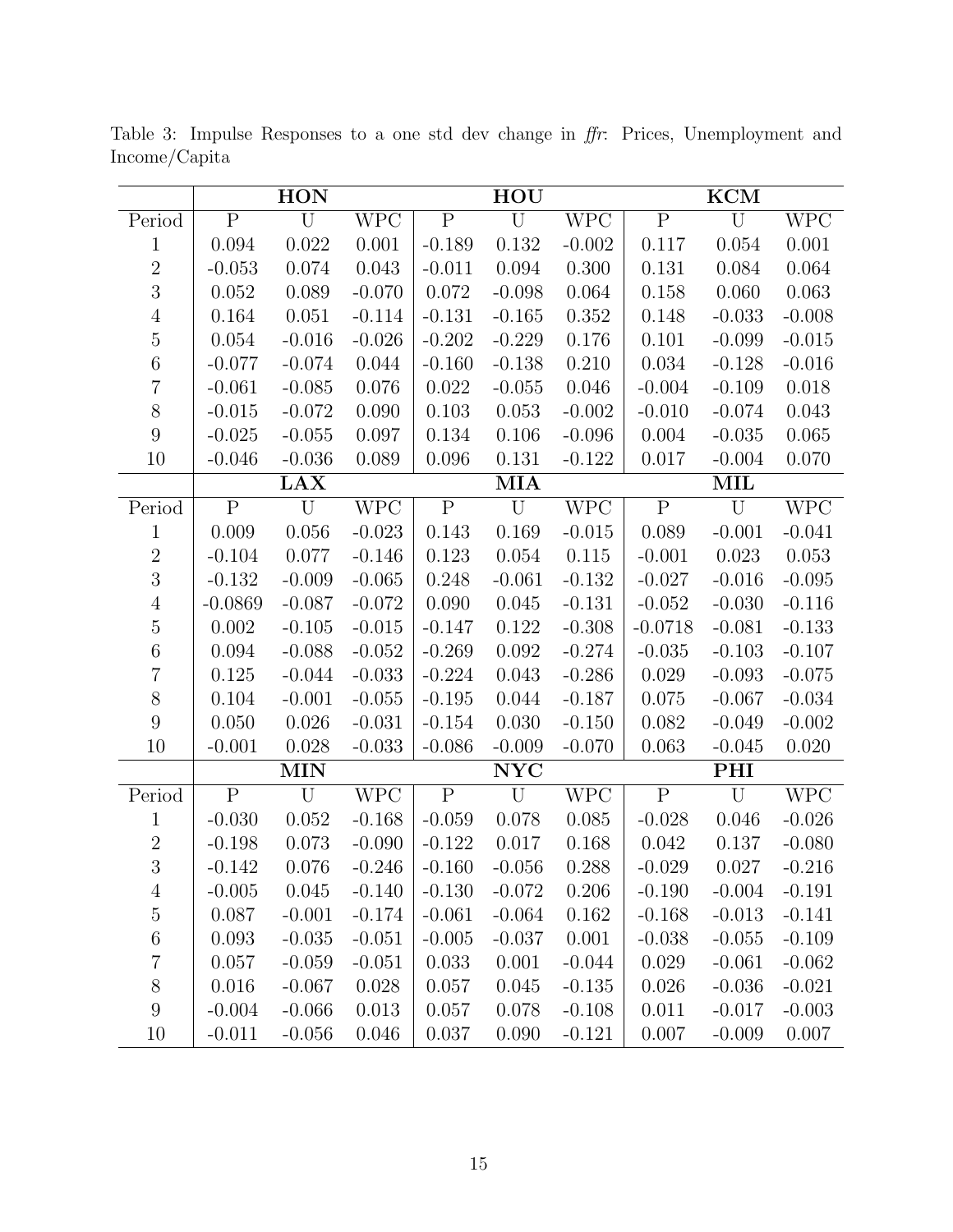|                  |                | <b>PIT</b>     |            |                | POR        |            | <b>SDO</b>     |            |                  |  |  |  |
|------------------|----------------|----------------|------------|----------------|------------|------------|----------------|------------|------------------|--|--|--|
| Period           | $\mathbf{P}$   | U              | <b>WPC</b> | $\overline{P}$ | U          | <b>WPC</b> | $\overline{P}$ | U          | <b>WPC</b>       |  |  |  |
| 1                | 0.036          | 0.054          | $-0.098$   | 0.140          | $0.013\,$  | $-0.043$   | $-0.050$       | $-0.082$   | 0.054            |  |  |  |
| $\overline{2}$   | 0.123          | 0.128          | $-0.035$   | $-0.021$       | $-0.140$   | 0.241      | $-0.135$       | $-0.233$   | 0.099            |  |  |  |
| 3                | 0.082          | 0.017          | $-0.030$   | $-0.027$       | $-0.129$   | 0.048      | $-0.234$       | $-0.283$   | 0.111            |  |  |  |
| $\overline{4}$   | $-0.042$       | $-0.076$       | $-0.005$   | 0.086          | $-0.035$   | 0.066      | $-0.202$       | $-0.272$   | 0.067            |  |  |  |
| $\overline{5}$   | $-0.088$       | $-0.130$       | $-0.028$   | 0.122          | 0.009      | 0.010      | $-0.124$       | $-0.206$   | 0.024            |  |  |  |
| $\,6$            | $-0.070$       | $-0.136$       | $-0.060$   | 0.067          | 0.036      | 0.001      | $-0.065$       | $-0.096$   | 0.000            |  |  |  |
| $\overline{7}$   | $-0.036$       | $-0.112$       | $-0.056$   | $-0.001$       | 0.051      | $-0.051$   | $-0.038$       | 0.026      | 0.013            |  |  |  |
| $8\,$            | $-0.010$       | $-0.078$       | $-0.021$   | $-0.026$       | 0.066      | $-0.078$   | $-0.036$       | 0.122      | 0.054            |  |  |  |
| 9                | 0.007          | $-0.041$       | 0.015      | $-0.027$       | 0.066      | $-0.093$   | $-0.054$       | 0.167      | 0.112            |  |  |  |
| 10               | 0.019          | $-0.005$       | 0.038      | $-0.027$       | 0.052      | $-0.088$   | $-0.089$       | 0.161      | 0.171            |  |  |  |
|                  |                | $\mathbf{SEA}$ |            |                | <b>SFO</b> |            |                | <b>STL</b> |                  |  |  |  |
| Period           | $\overline{P}$ | U              | <b>WPC</b> | $\overline{P}$ | U          | <b>WPC</b> | $\mathbf{P}$   | U          | $WP\overline{C}$ |  |  |  |
| $\mathbf 1$      | $-0.070$       | $-0.040$       | 0.040      | $-0.057$       | 0.06336    | $-0.094$   | $-0.072$       | 0.036      | $-0.053$         |  |  |  |
| $\overline{2}$   | $-0.021$       | $-0.082$       | $-0.093$   | $-0.009$       | 0.07268    | 0.315      | $-0.003$       | 0.083      | 0.021            |  |  |  |
| 3                | 0.191          | $-0.114$       | $-0.252$   | 0.208          | $-0.03289$ | 0.254      | $-0.071$       | 0.067      | 0.080            |  |  |  |
| $\overline{4}$   | 0.290          | $-0.157$       | $-0.307$   | 0.245          | $-0.03714$ | $-0.064$   | $-0.181$       | 0.027      | 0.049            |  |  |  |
| $\bf 5$          | 0.273          | $-0.190$       | $-0.309$   | 0.127          | $-0.02917$ | $-0.298$   | $-0.182$       | $-0.021$   | 0.073            |  |  |  |
| $\,6$            | 0.202          | $-0.176$       | $-0.271$   | $-0.053$       | $-0.00207$ | $-0.312$   | $-0.117$       | $-0.067$   | 0.175            |  |  |  |
| $\overline{7}$   | 0.120          | $-0.131$       | $-0.232$   | $-0.136$       | $-0.00957$ | $-0.213$   | $-0.057$       | $-0.093$   | 0.206            |  |  |  |
| $8\,$            | 0.055          | $-0.080$       | $-0.203$   | $-0.118$       | $-0.02274$ | $-0.115$   | 0.005          | $-0.088$   | 0.128            |  |  |  |
| $\boldsymbol{9}$ | 0.023          | $-0.040$       | $-0.191$   | $-0.038$       | $-0.03971$ | $-0.046$   | 0.070          | $-0.065$   | 0.024            |  |  |  |
| 10               | 0.016          | $-0.016$       | $-0.186$   | 0.043          | $-0.046$   | $-0.011$   | 0.108          | $-0.036$   | $-0.058$         |  |  |  |

Table 4: Impulse Responses to a one std dev change in ffr: Prices, Unemployment and Income/Capita

contraction reduces prices in Boston more permanently as compared to the national level. Unemployment rises in a permanent fashion, and income per capita is also forced down permanently. Many of the other cities have relatively more temporary effects. There is evidence that monetary policy does not affect municipalities in similar ways, which corroborates Carlino and Defina's (1998, 1999) studies concerning differential effects on income while adding the inflation relationship among the cities.

For our study, the key is how different the reactions are from region to region. For example, if we look at other cities, the trajectory of changes are similar. For some of the regions, the magnitude of the changes are larger or smaller; for some regions, there are different directions of reactions. The IRFs represent the change in these ratios rather than how a specific home city's reaction. Per the hypotheses of our study, this is the point: we want to know how regional deviations from the national reactions differ from each other. We naturally expect differences but we also want to compare city to city. It is in that comparison where larger questions about regional volatility and AS curvature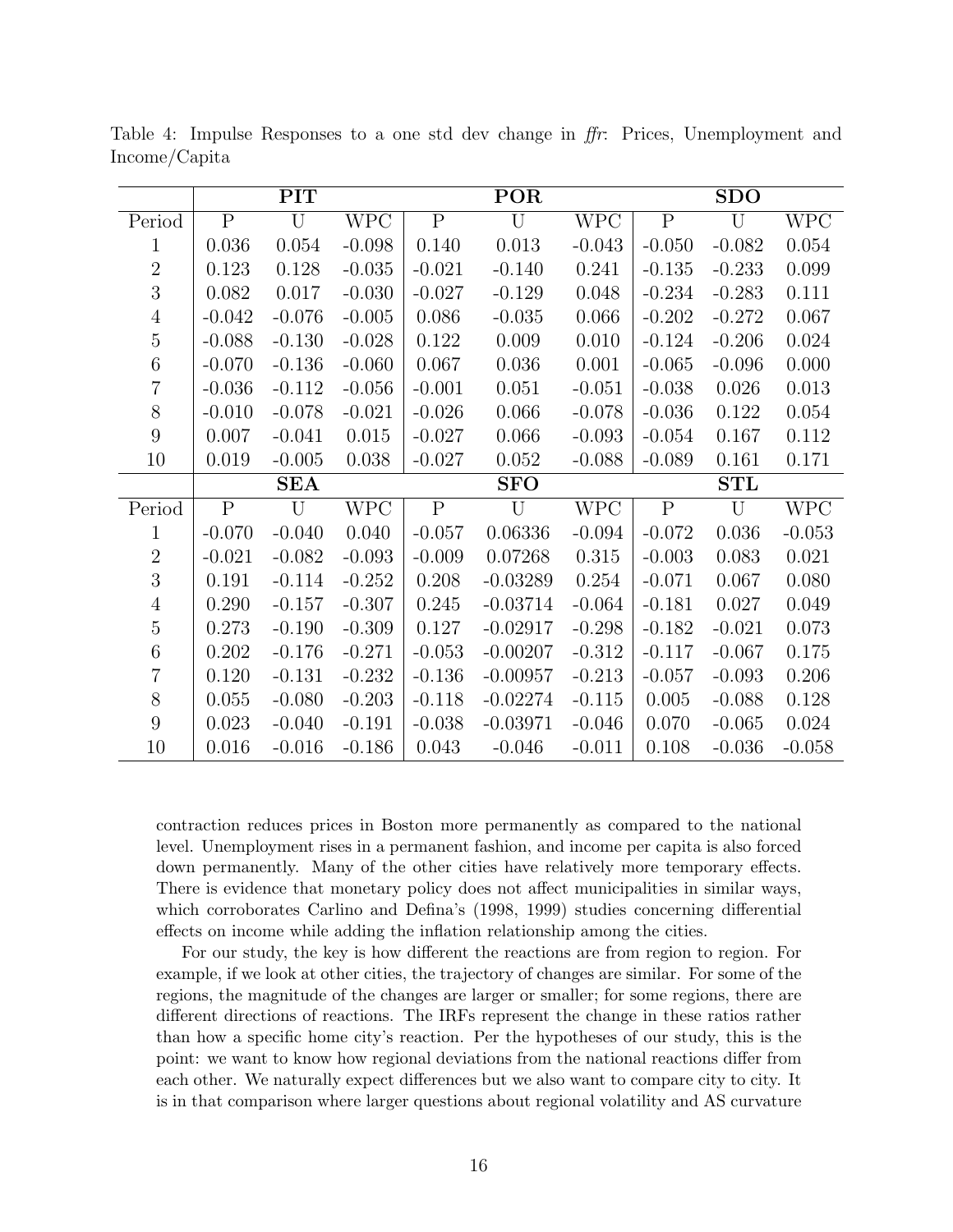

Figure 6: Anchorage (ANC), Atlanta (ATL) and Boston (BOS): Cumulative Response of relative per capita income, unemployment and inflation to an increase in ffr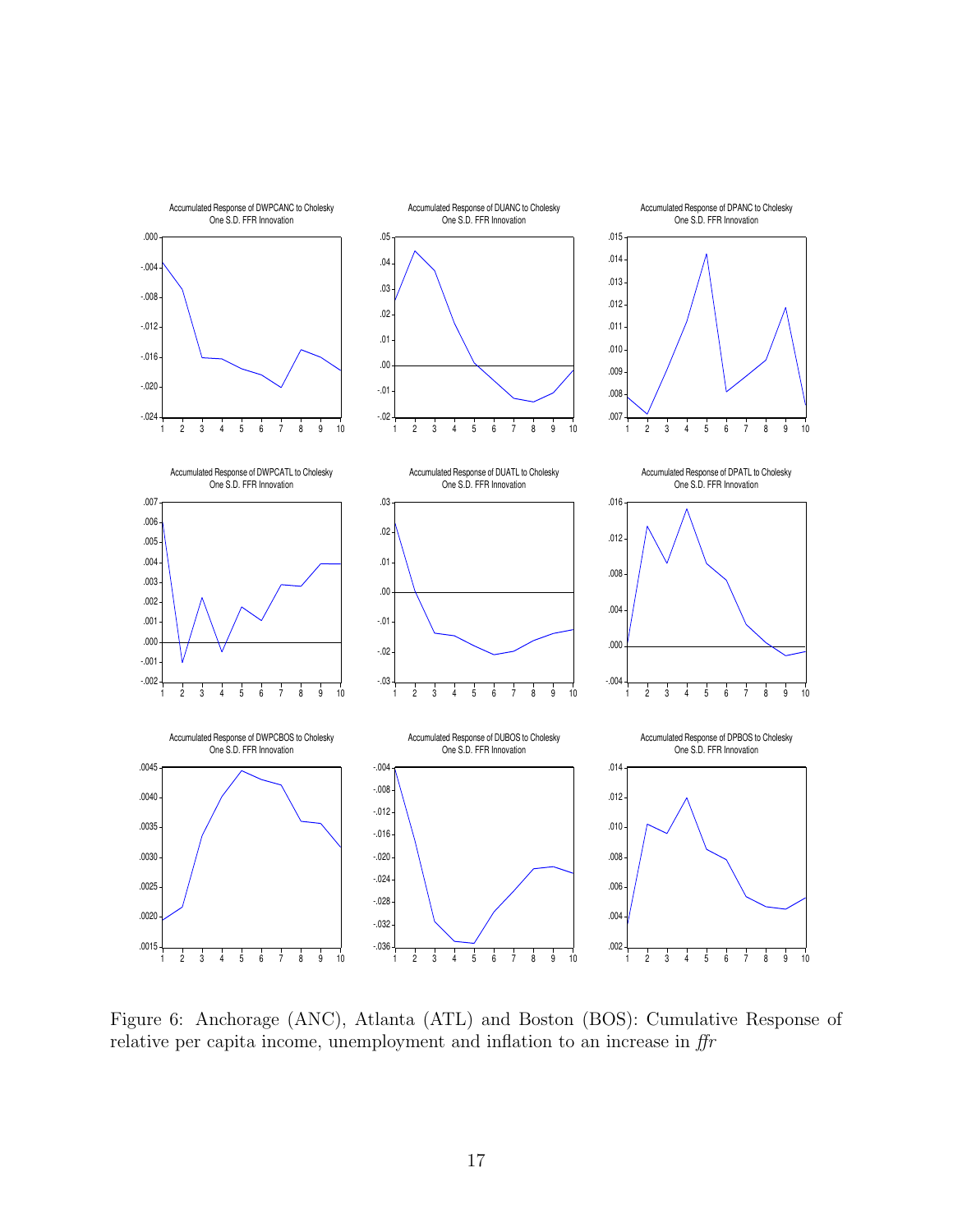

Figure 7: Chicago (CHI), Cincinnati(CIN) and Cleveland (CLE): Cumulative Response of relative per capita income, unemployment and inflation to an increase in ffr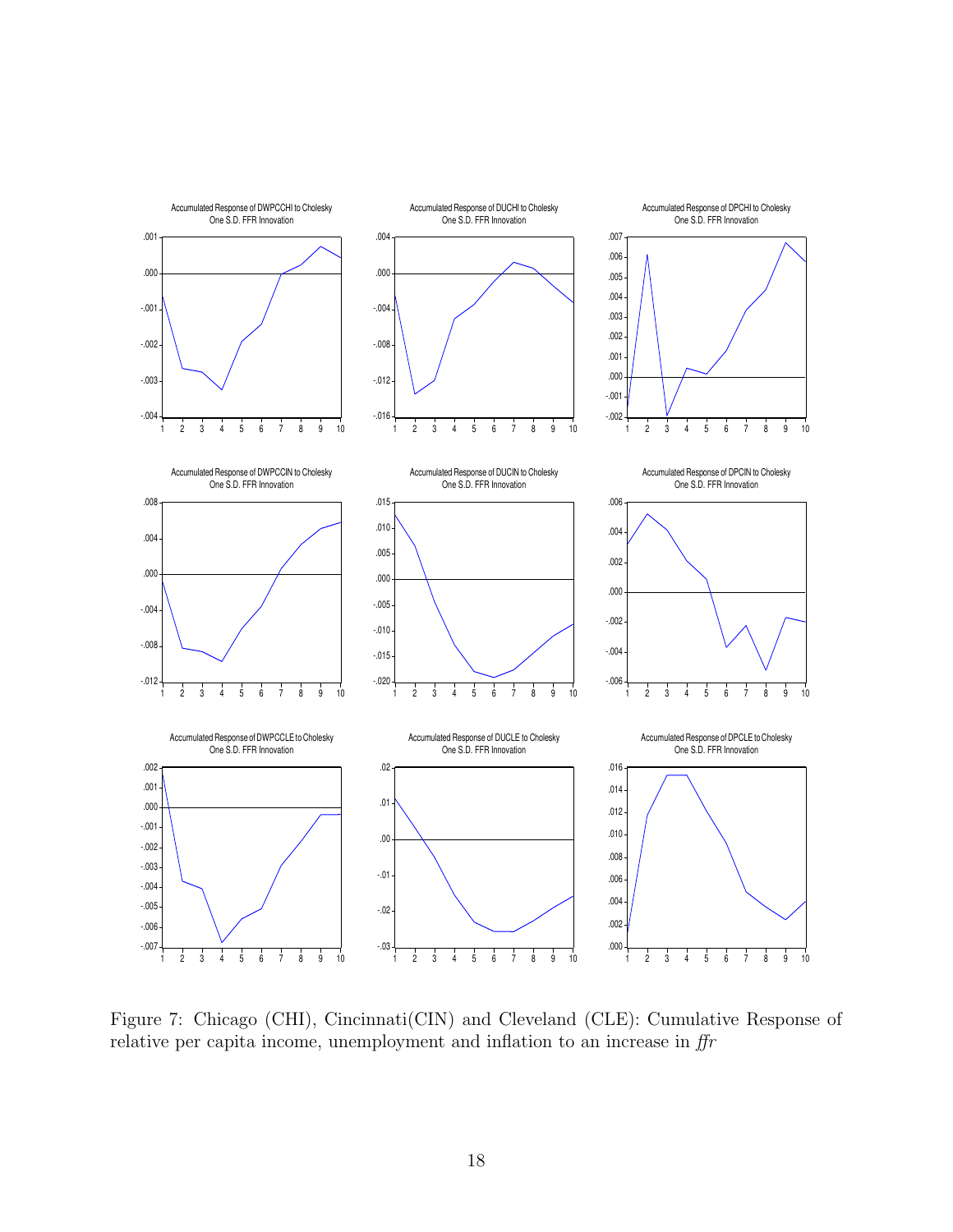

Figure 8: Denver (DEN), Detroit (DET) and Dallas/Fort Worth (DFW): Cumulative Response of relative per capita income, unemployment and inflation to an increase in  $\mathit{ffr}$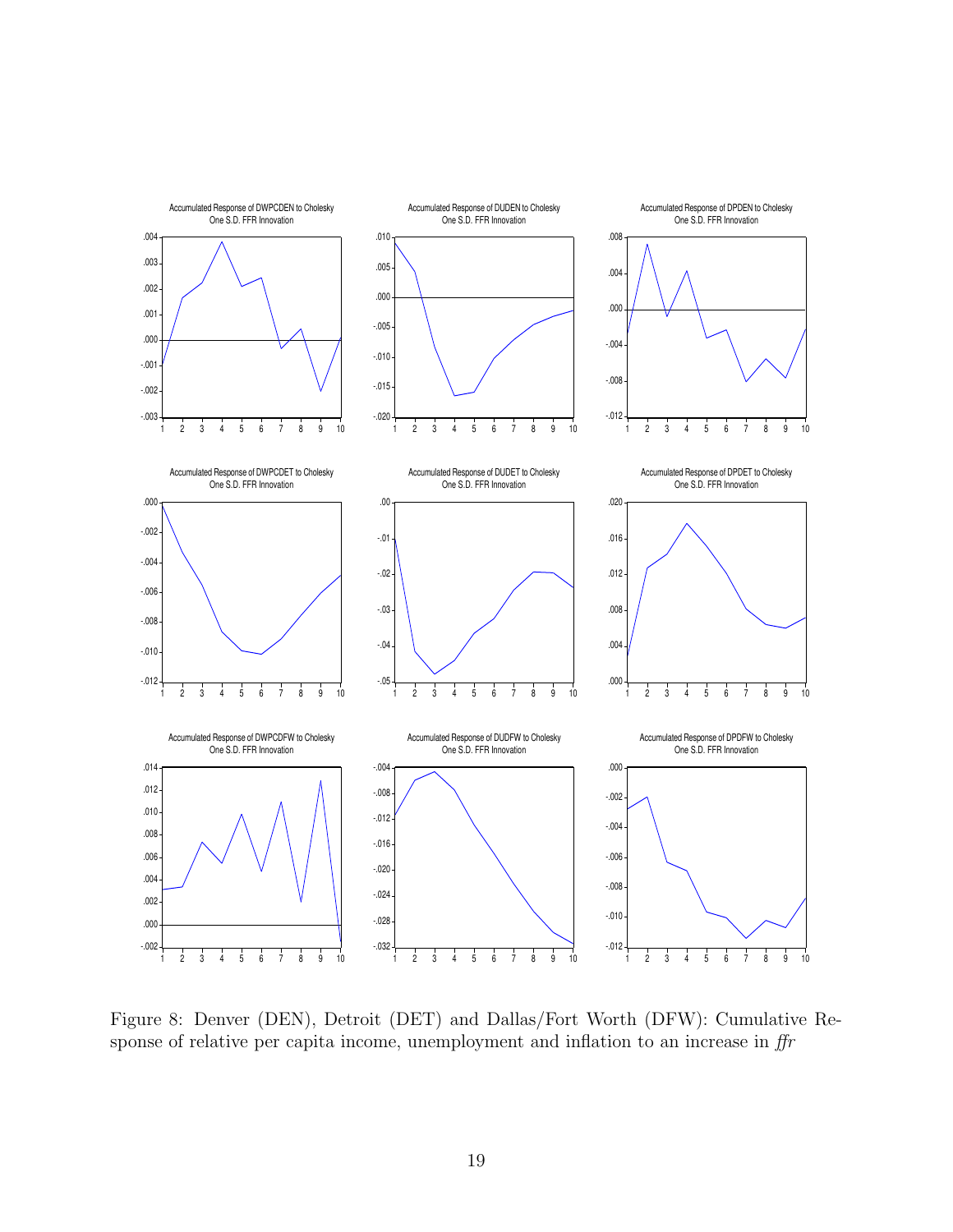

Figure 9: Honolulu (HON), Houston (HOU) and Kansas City (KCM): Cumulative Response of relative per capita income, unemployment and inflation to an increase in ffr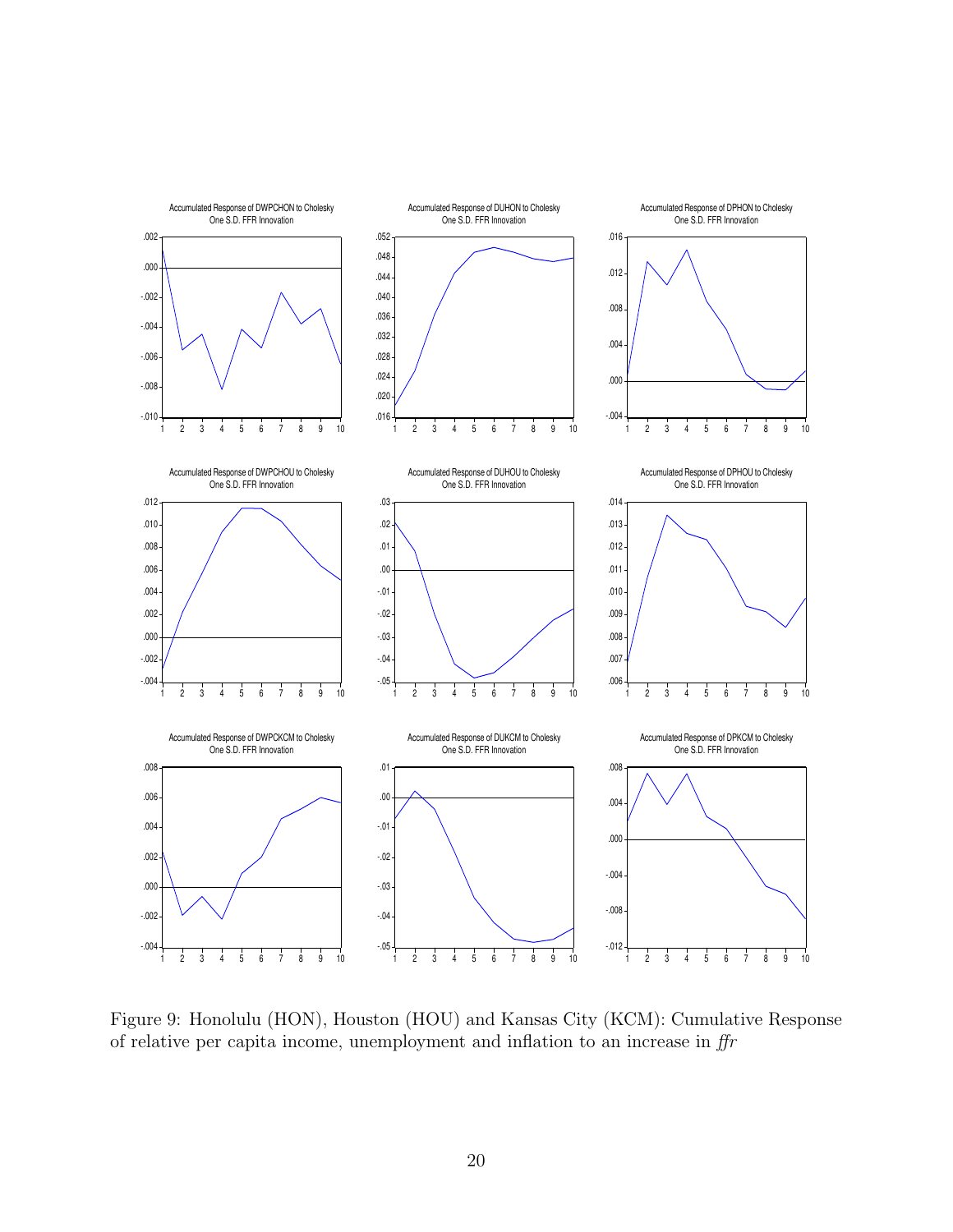

Figure 10: Los Angeles (LAX), Miami (MIA) and Milwaukee (MIL): Cumulative Response of relative per capita income, unemployment and inflation to an increase in ffr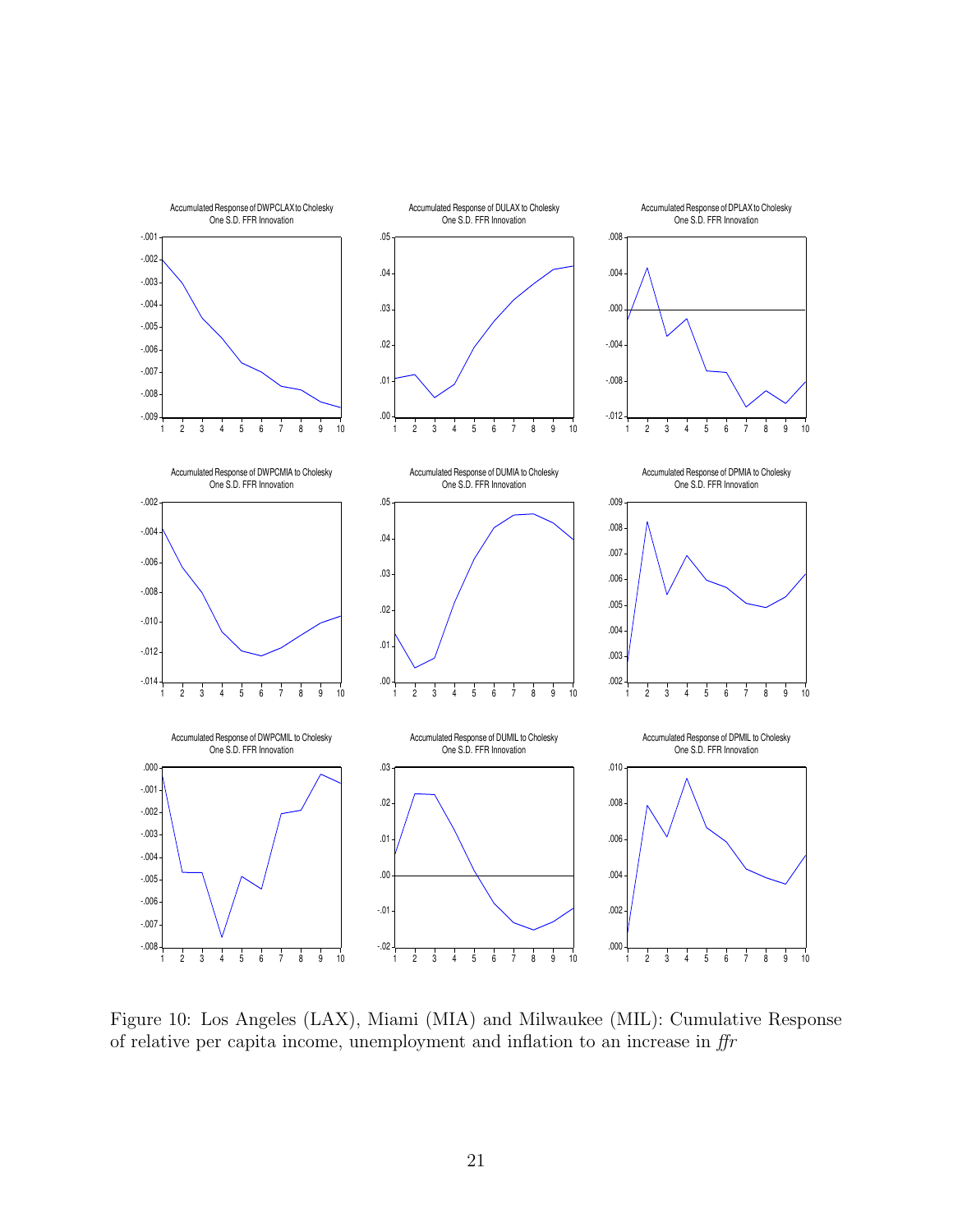

Figure 11: Minneapolis (MIN), New York City (NYC) and Philadelphia (PHI): Cumulative Response of relative per capita income, unemployment and inflation to an increase in ffr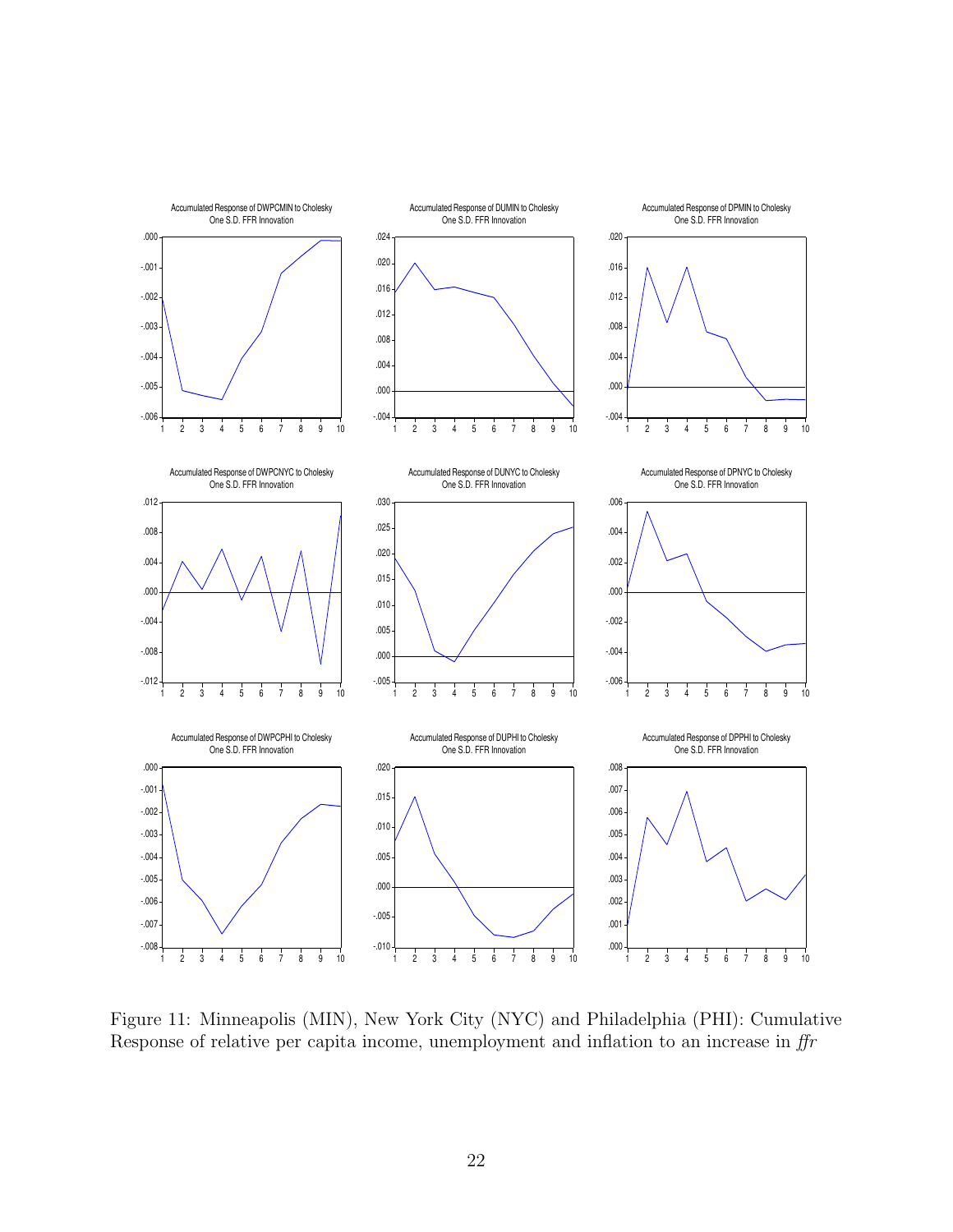

Figure 12: Pittsburgh (PIT), Portland (POR) and San Diego (SDO): Cumulative Response of relative per capita income, unemployment and inflation to an increase in ffr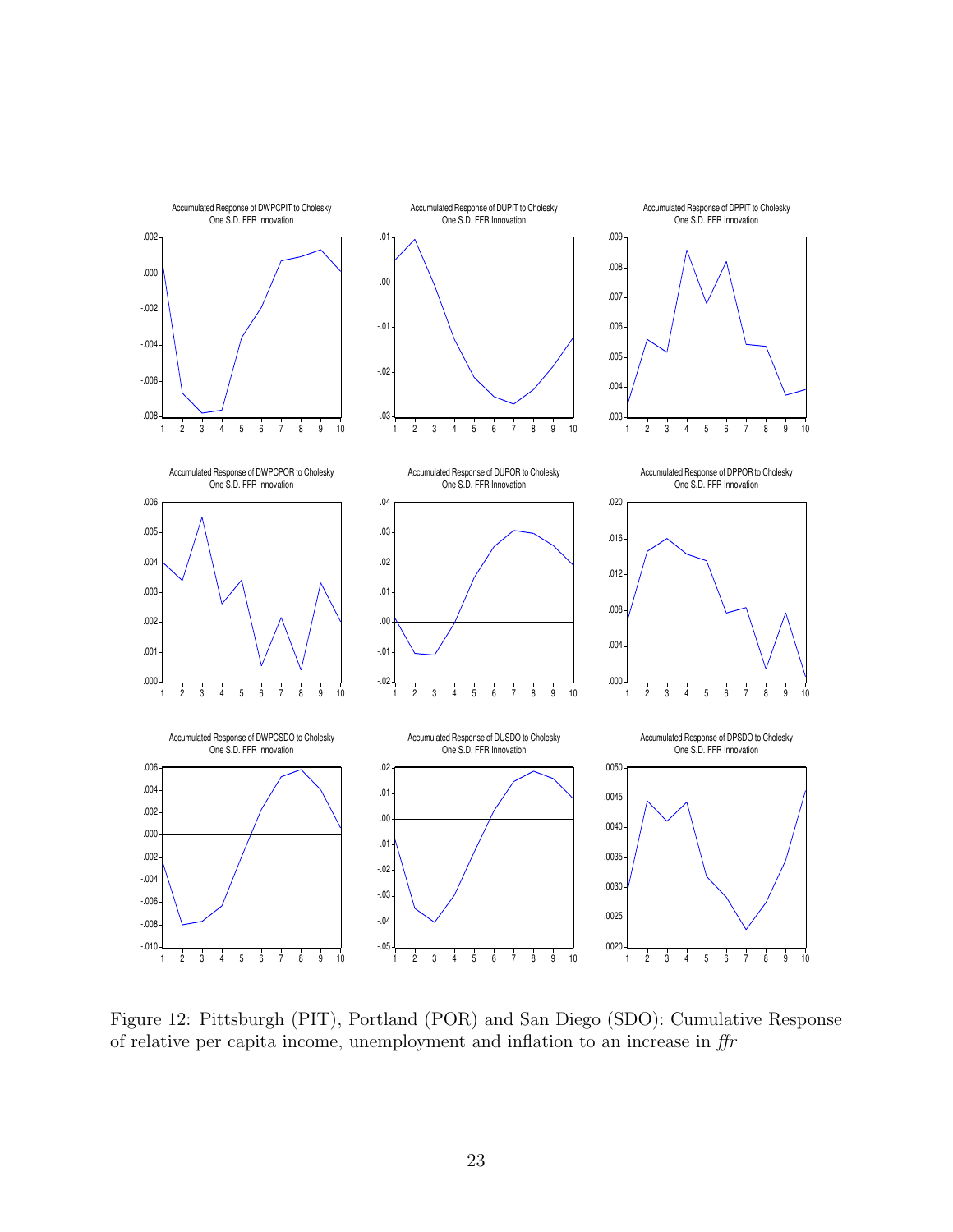

Figure 13: Seattle (SEA), San Francisco (SFO) and St. Louis (STL): Cumulative Response of relative per capita income, unemployment and inflation to an increase in ffr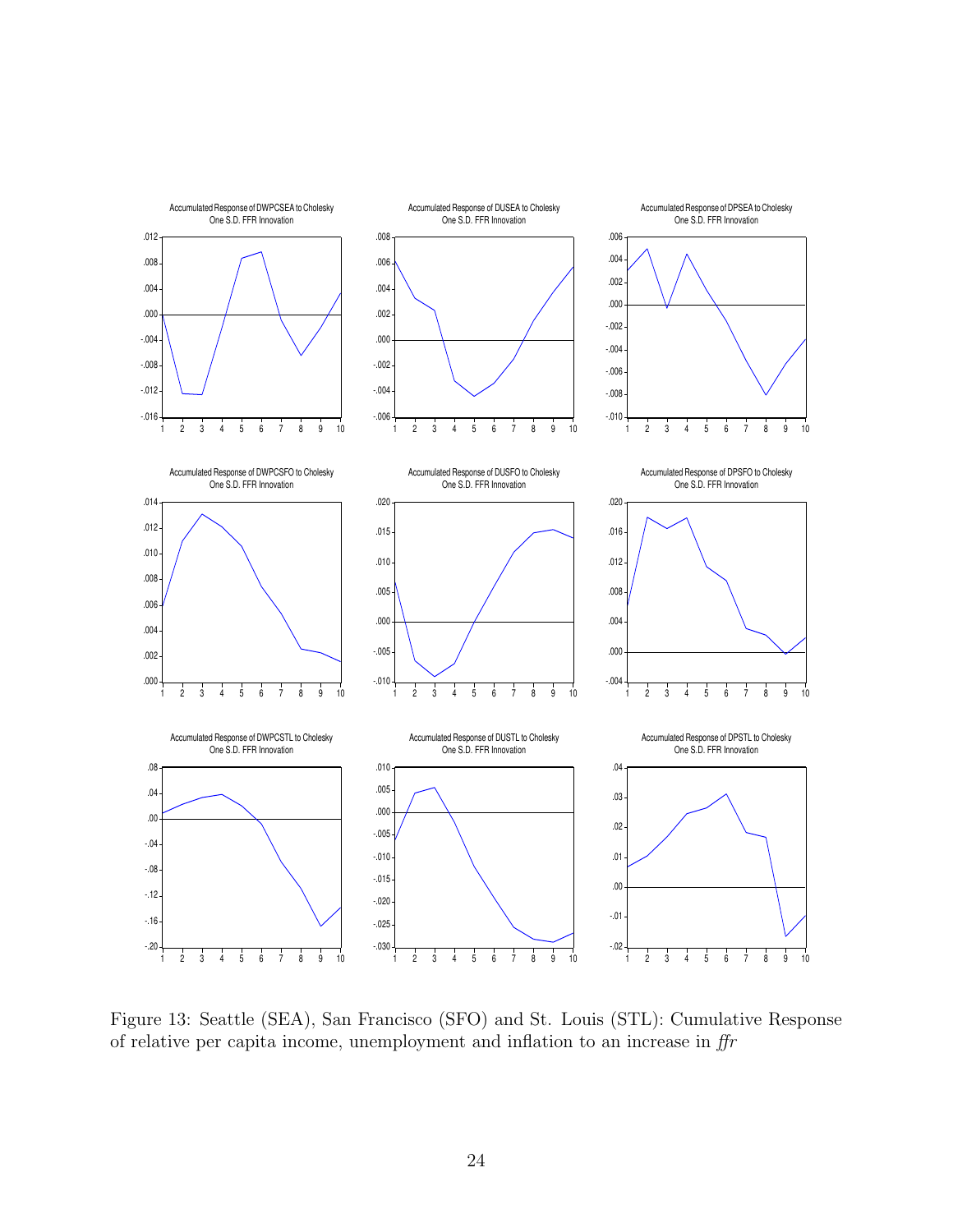may provide ways for local areas to gauge the timing and magnitude of monetary policy locally.

The implications of AS curvature differences are that some areas receive different benefits from monetary policy in terms of job growth without inflation than others; as a corollary, some areas receive more inflation without the benefits of job growth. The relationship between price changes and unemployment changes as a result of policy is an easy way to make conclusions about AS curvature and how different cities may have flatter or steep curvatures. Evidence of a flatter AS curve would be price changes that were temporary and unemployment changes that were more permanent. This is shown in the impulse responses of such cities as CLE, CIN, HON, HOU, LAX, and PIT.

Other cities, such as ANC, BOS, DET, KCM, MIN, NYC, PHI, POR, SFO, and STL show more inflation than change in unemployment. The remaining cities are a mix of reactions. As an example, ATL shows no permanent effects on either prices or unemployment after a monetary policy shock. SDO shows a change consistent with a supply-side expansion, where prices and unemployment are both falling as the money supply contracts; CHI, DEN, and DFW show a stagflation-like effect as a result of a monetary contraction, where prices and unemployment rise at the same time. The explanation for why these differences exist is vast. As in Carlino and Defina (1998, 1999), differences in policy channel and interest rate sensitivities provide answers; Florio (2005) updates Barro (1977, 1978) and suggests that aggregate supply differences provide evidence for differential effects. It is important that policy makers consider these explanations, especially if the Euro area intends to add more member nations in the wake of Greece's debt crisis and the possible problems of other, "regional" economies.

#### 5.2 Correlation and Comparisons

A simple correlation analysis may further illuminate connections between these cities and their policy reactions. Using the data in the tables above, we looked for correlation coefficients in excess of 0.8 in absolute value. There were many connections, which is what we expect as a null hypothesis for a national monetary policy. Tables 5– 7 represent the bottom half of a symmetric, triangular matrix. A high correlation in the reactions of different regions within a currency union is what an optimal currency area is all about. For example, Table 7 on inflation provides the most intuitive results. Of the possible correlations, 82 have positive correlations and none have negative correlations.

At the national level, policy makers expect policy effects to be coordinated and correlated across regions. The results on prices partially corroborate this idea; we expect this from policy that is focused on fighting inflation, though Anchorage, Chicago and San Diego had no correlations over 80%. However, that is still only 27.3% of the total possibilities. For income per capita and unemployment, the connections are slightly different. Focusing on unemployment as a direct measure of regional labor market connections, there are 86 correlations in excess of 80% in absolute value. However, 36 of these connections are negative. San Diego and San Francisco lead the way with negative correlations, which makes intuitive sense; in the 1990s and 2000s, technological booms brought these cities strong labor markets and likely drew from many other markets as they either recessed or were not part of the tech booms. There were only 52 correlations larger than 80% for income per capita; San Francisco, Denver, Miami and Detroit were negatively correlated with some cities as Table 5 shows. If the United States were an OCA, these matrices should ave few to no blank cells.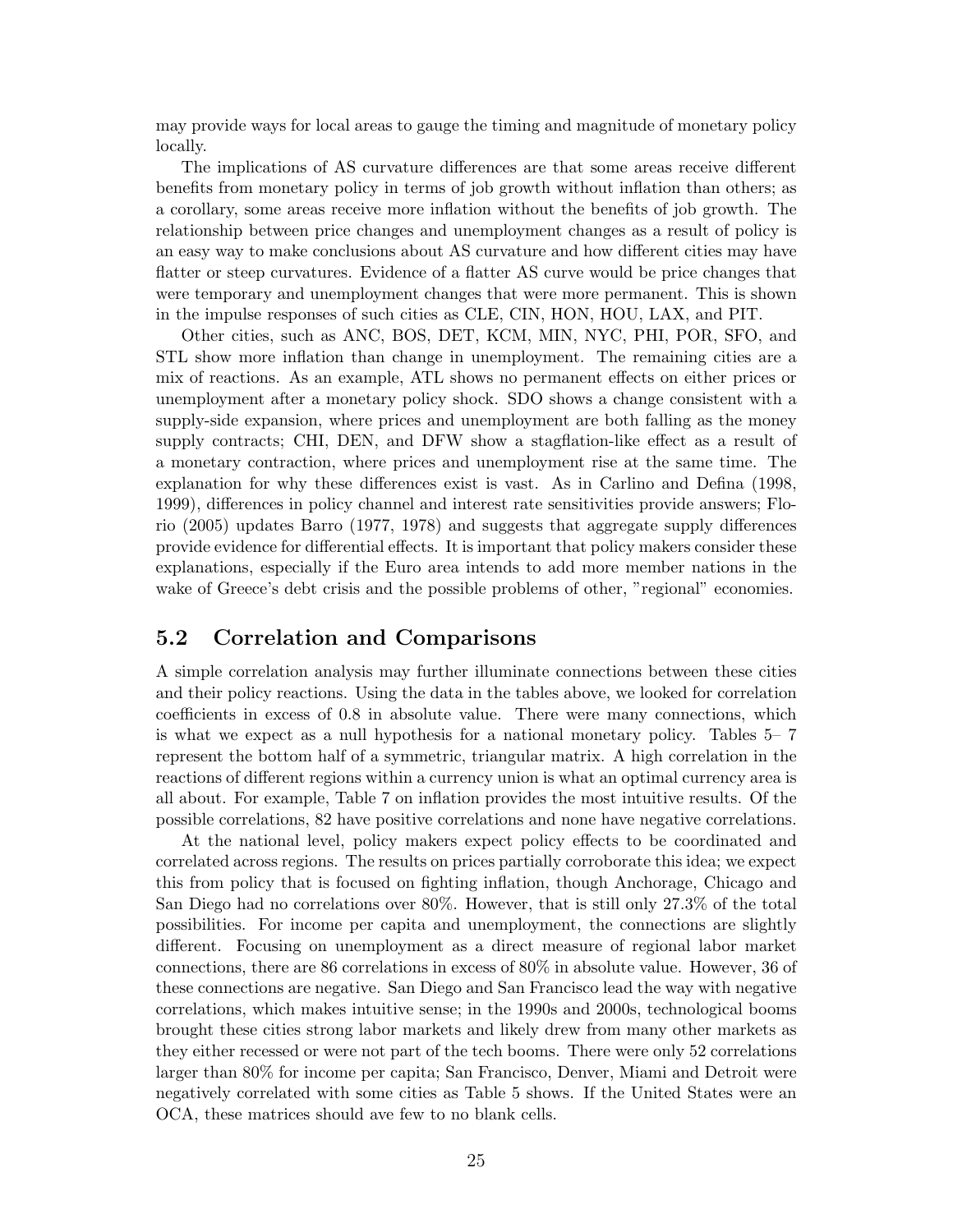| ANC ATL |              | <b>BOS</b>  | $\rm CHI$                          | $\binom{7}{1}$              | CLE                     | DEN   | DET   | DFW         | HON | H <sub>0</sub> | KCM          |             | LAX MIA MIL |                        | MIN        | NYC PHI              |            |       | PIT POR |       | SDO SEA SFO STL |  |
|---------|--------------|-------------|------------------------------------|-----------------------------|-------------------------|-------|-------|-------------|-----|----------------|--------------|-------------|-------------|------------------------|------------|----------------------|------------|-------|---------|-------|-----------------|--|
|         |              |             |                                    |                             |                         |       |       |             |     |                |              |             |             |                        |            |                      |            |       |         |       |                 |  |
| (BOS)   |              |             |                                    |                             |                         |       |       |             |     |                |              |             |             |                        |            |                      |            |       |         |       |                 |  |
|         | $\rm CHI$    |             |                                    |                             |                         |       |       |             |     |                |              |             |             |                        |            |                      |            |       |         |       |                 |  |
|         |              |             | $\rm CIN$                          |                             |                         |       |       |             |     |                |              |             |             |                        |            |                      |            |       |         |       |                 |  |
|         | ${\rm CLE}$  |             | ${\rm CLE}$                        | CLE                         |                         |       |       |             |     |                |              |             |             |                        |            |                      |            |       |         |       |                 |  |
|         |              | (DET)       | (DEN)                              | (DEN)                       | (DEN)<br>DET            |       |       |             |     |                |              |             |             |                        |            |                      |            |       |         |       |                 |  |
| (DFW)   |              | DFW         |                                    |                             |                         |       |       |             |     |                |              |             |             |                        |            |                      |            |       |         |       |                 |  |
|         |              |             |                                    |                             |                         |       |       |             |     |                |              |             |             |                        |            |                      |            |       |         |       |                 |  |
| (HOU)   |              | ${\rm HOU}$ | $\rm KCM$                          | $\mathop{\rm KCM}\nolimits$ |                         |       | (HOU) | ${\rm HOU}$ |     |                |              |             |             |                        |            |                      |            |       |         |       |                 |  |
|         |              |             |                                    |                             |                         |       |       |             |     |                |              |             |             |                        |            |                      |            |       |         |       |                 |  |
| MIA     |              | (MIA)       |                                    |                             |                         |       |       | (MIA)       |     | (MIA)          |              |             |             |                        |            |                      |            |       |         |       |                 |  |
|         | $\text{MIL}$ |             | $\text{MIL}$                       | $\text{MIL}$                | $\text{MIL}$            |       |       |             |     |                |              |             |             |                        |            |                      |            |       |         |       |                 |  |
|         |              |             | $\operatorname{MIN}$               | $\text{MIN}$                |                         | (MIN) |       |             |     |                | $\mbox{MIN}$ |             |             |                        |            |                      |            |       |         |       |                 |  |
|         |              |             | $\mathbb{P}\mathcal{H}$            | $\rm{PHI}$                  | $\mathbb{P}\mathcal{H}$ | (PHI) |       |             |     |                |              |             |             | $\mathbb{P}\mathbb{H}$ | $\rm{PHI}$ |                      |            |       |         |       |                 |  |
|         |              |             | $\mathbb{P} \mathbb{I} \mathbb{T}$ | $\rm{PIT}$                  |                         | (PIT) |       |             |     |                | $\rm{PIT}$   |             |             |                        | PIT        |                      | $\rm{PIT}$ |       |         |       |                 |  |
|         |              |             |                                    |                             |                         |       |       |             |     |                |              |             |             |                        |            |                      |            |       |         |       |                 |  |
|         |              |             |                                    |                             |                         |       |       |             |     |                |              | (SDO)       |             |                        |            |                      |            |       |         |       |                 |  |
|         |              |             | (SFO)                              | (SFO)                       |                         |       |       |             |     |                | (SFO)        | ${\rm SFO}$ |             |                        | (SFO)      |                      |            | (SFO) |         | (SFO) |                 |  |
|         |              |             |                                    |                             |                         |       |       |             |     |                |              |             |             |                        |            | $\operatorname{STL}$ |            |       |         |       |                 |  |

Table 5: Correlations between Cities and Cumulative Responses to Policy: Income/Capita $(r > 0.8$  in absolute value, (City) represents negative correlation)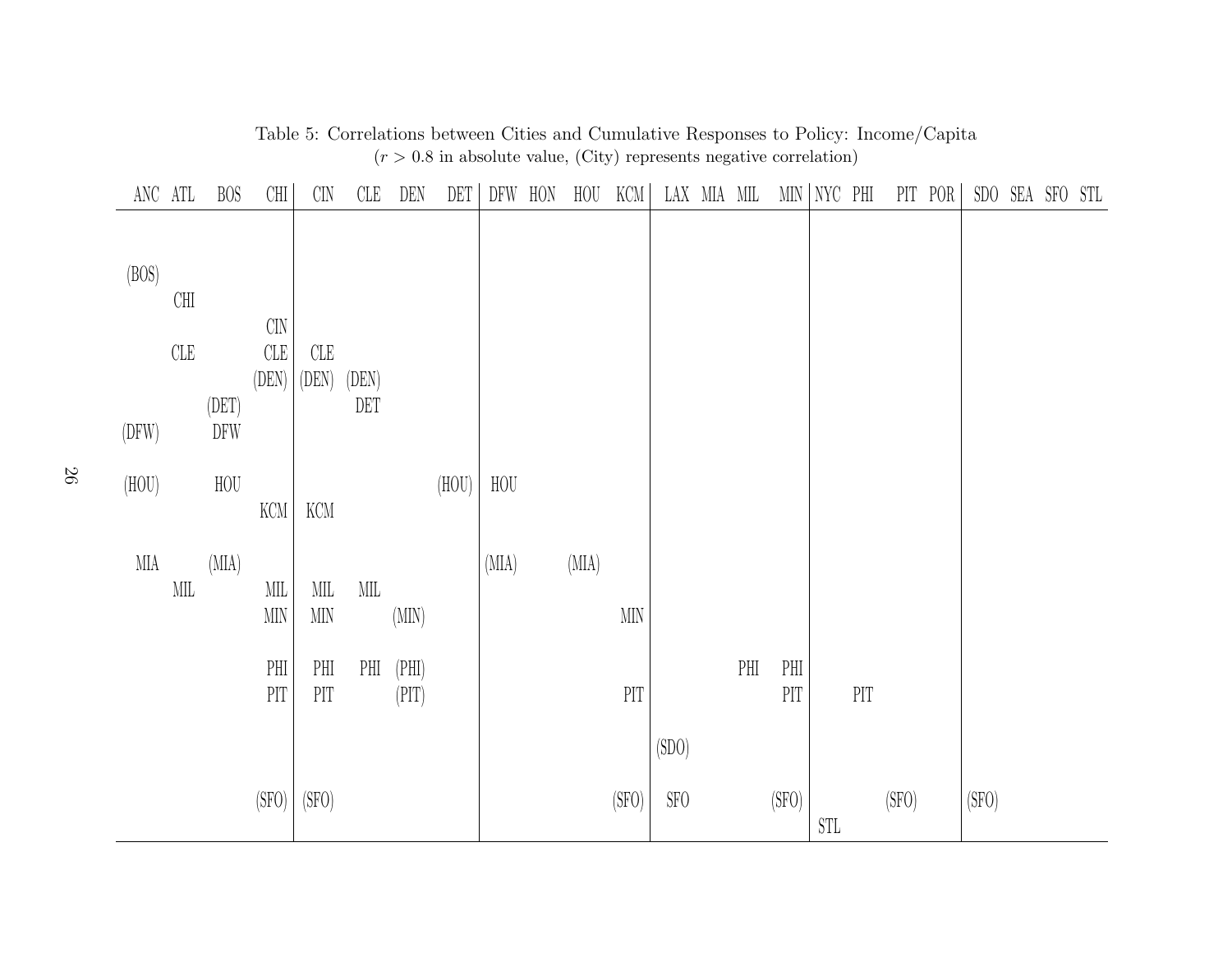| ANC          | ATL        | <b>BOS</b> | <b>CHI</b>      | <b>CIN</b> | CLE                     | DEN | DET         | DFW                  | HON          | HOU | KCM          | LAX          | MIA         | MIL   | MIN   | NYC         | PHI   |       | PIT POR         |             | SDO SEA SFO STL |  |
|--------------|------------|------------|-----------------|------------|-------------------------|-----|-------------|----------------------|--------------|-----|--------------|--------------|-------------|-------|-------|-------------|-------|-------|-----------------|-------------|-----------------|--|
|              |            |            |                 |            |                         |     |             |                      |              |     |              |              |             |       |       |             |       |       |                 |             |                 |  |
|              | <b>BOS</b> |            |                 |            |                         |     |             |                      |              |     |              |              |             |       |       |             |       |       |                 |             |                 |  |
|              |            |            |                 |            |                         |     |             |                      |              |     |              |              |             |       |       |             |       |       |                 |             |                 |  |
|              | <b>CIN</b> | <b>CIN</b> |                 |            |                         |     |             |                      |              |     |              |              |             |       |       |             |       |       |                 |             |                 |  |
|              | CLE        | <b>CLE</b> |                 | CLE        |                         |     |             |                      |              |     |              |              |             |       |       |             |       |       |                 |             |                 |  |
|              | DEN        | DEN        |                 | DEN DEN    |                         |     |             |                      |              |     |              |              |             |       |       |             |       |       |                 |             |                 |  |
| DFW          |            |            |                 |            |                         |     |             |                      |              |     |              |              |             |       |       |             |       |       |                 |             |                 |  |
| (HON)        |            |            |                 |            |                         |     |             | (HON)                |              |     |              |              |             |       |       |             |       |       |                 |             |                 |  |
|              |            | HOU HOU    |                 | HOU        | HOU                     | HOU |             |                      |              |     |              |              |             |       |       |             |       |       |                 |             |                 |  |
| <b>KCM</b>   |            |            |                 |            |                         |     |             |                      | KCM (KCM)    |     |              |              |             |       |       |             |       |       |                 |             |                 |  |
| (LAX)        |            |            |                 |            |                         |     |             | (LAX)                | LAX          |     | (LAX)        |              |             |       |       |             |       |       |                 |             |                 |  |
| (MIA)<br>MIL |            |            |                 |            |                         |     |             | (MIA)<br>MIL         | MIA<br>(MIL) |     | (MIA)<br>MIL | MIA<br>(MIL) | (MIL)       |       |       |             |       |       |                 |             |                 |  |
|              |            |            |                 |            |                         |     |             | $\operatorname{MIN}$ | (MIN)        |     |              | (MIN)        |             |       |       |             |       |       |                 |             |                 |  |
|              |            |            |                 |            |                         |     | <b>NYC</b>  |                      |              |     |              | <b>NYC</b>   |             |       | (NYC) |             |       |       |                 |             |                 |  |
| PHI          |            |            |                 |            | $\mathbb{P}\mathcal{H}$ |     |             | PHI                  | (PHI)        |     | PHI          |              | (PHI)       | PHI   |       |             |       |       |                 |             |                 |  |
| $\rm{PIT}$   |            |            |                 | PIT        | PIT                     |     |             |                      | (PIT)        |     | PIT          |              | (PIT)       | PIT   |       |             | PIT   |       |                 |             |                 |  |
| (POR)        |            |            |                 |            |                         |     |             |                      |              |     | (POR)        |              | POR         | (POR) |       |             | (POR) | (POR) |                 |             |                 |  |
| (SDO)        |            |            | SD <sub>0</sub> |            |                         |     |             | (SDO)                |              |     | (SDO)        | SDO          | SDO         | (SDO) |       |             | (SDO) | (SDO) | SD <sub>0</sub> |             |                 |  |
| (SFO)        |            |            | SFO             |            |                         |     | ${\rm SFO}$ | (SFO)                |              |     | (SFO)        | <b>SFO</b>   | ${\rm SFO}$ | (SFO) | (SFO) | ${\rm SFO}$ |       |       | SFO             | ${\rm SFO}$ |                 |  |
|              |            |            |                 |            |                         |     |             |                      |              |     |              |              |             |       |       | (STL)       |       |       |                 |             |                 |  |

Table 6: Correlations between Cities and Cumulative Responses to Policy: Unemployment $(r > 0.8$  in absolute value, (City) represents negative correlation)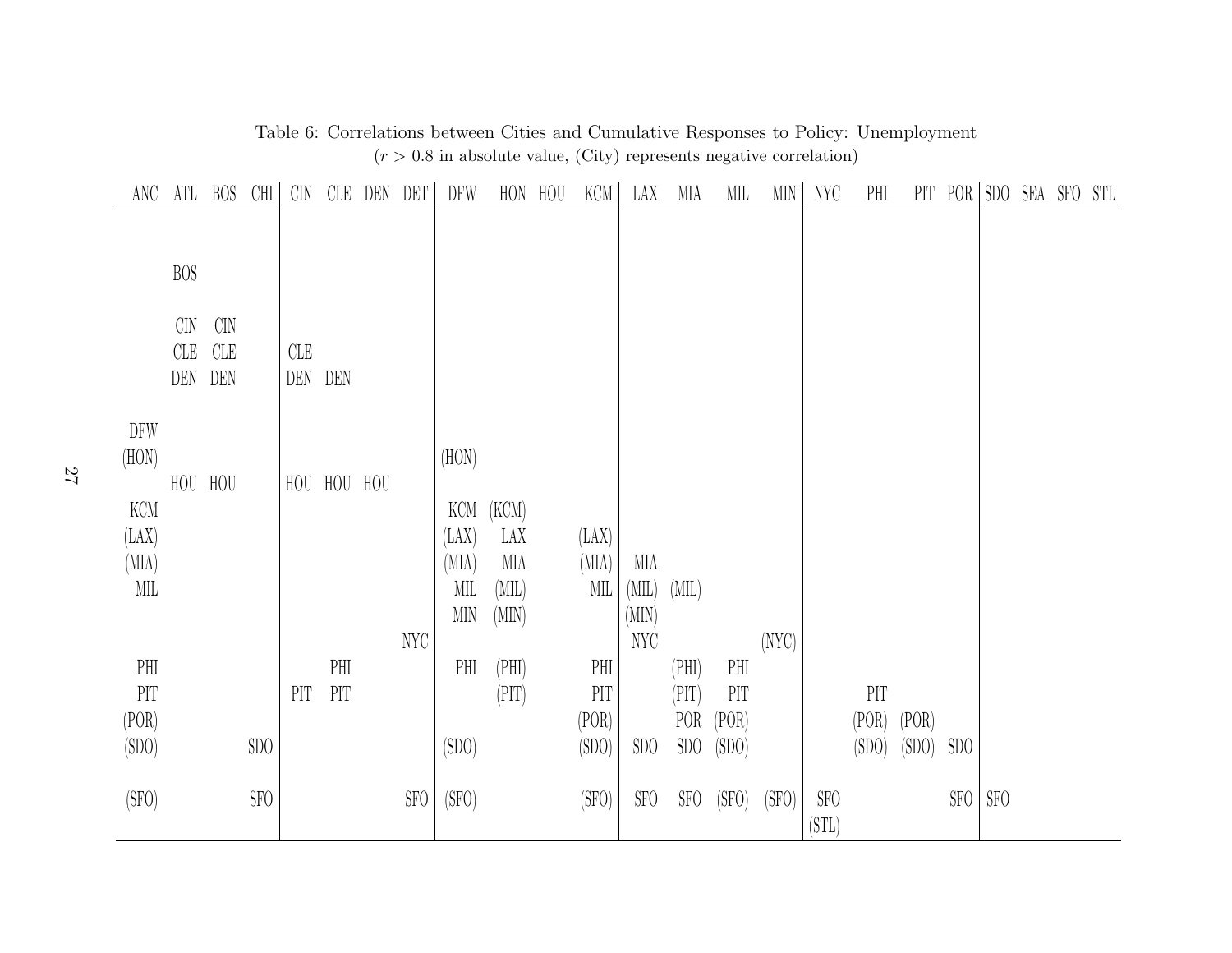| ANC | ATL                                | BOS          | <b>CHI</b> | <b>CIN</b> | CLE             | DEN               | DET          | DFW |            |     | HON HOU KCM          | LAX MIA MIL MIN |     |            |            |     |         |     | NYC PHI PIT POR SDO SEA SFO STL |            |  |
|-----|------------------------------------|--------------|------------|------------|-----------------|-------------------|--------------|-----|------------|-----|----------------------|-----------------|-----|------------|------------|-----|---------|-----|---------------------------------|------------|--|
|     | <b>BOS</b>                         |              |            |            |                 |                   |              |     |            |     |                      |                 |     |            |            |     |         |     |                                 |            |  |
|     | CLE<br>$\mathop{\rm DEN}\nolimits$ | <b>CLE</b>   |            |            |                 |                   |              |     |            |     |                      |                 |     |            |            |     |         |     |                                 |            |  |
|     | DET DET                            |              |            |            | DEF             |                   |              |     |            |     |                      |                 |     |            |            |     |         |     |                                 |            |  |
|     |                                    |              |            | <b>DFW</b> |                 |                   |              |     |            |     |                      |                 |     |            |            |     |         |     |                                 |            |  |
|     | HON HON                            | HOU          |            |            | H <sub>OU</sub> | HON HON           | HON<br>HOU   |     |            |     |                      |                 |     |            |            |     |         |     |                                 |            |  |
|     | KCM                                |              |            |            |                 |                   |              |     | HOU<br>KCM |     |                      |                 |     |            |            |     |         |     |                                 |            |  |
|     |                                    |              |            | LAX        |                 | LAX               |              | LAX |            |     | LAX                  |                 |     |            |            |     |         |     |                                 |            |  |
|     |                                    |              |            |            |                 |                   |              |     |            |     |                      |                 |     |            |            |     |         |     |                                 |            |  |
|     | МL                                 | MIL          |            |            | MIL             |                   | MIL          |     | MIL        | MIL |                      |                 | MIL |            |            |     |         |     |                                 |            |  |
|     | $\text{MIN}$<br><b>NYC</b>         | $\text{MIN}$ |            | <b>NYC</b> | $\text{MIN}$    | MIN<br><b>NYC</b> | $\mbox{MIN}$ | NYC | MIN<br>NYC |     | MIN<br>$NYC$   $NYC$ |                 |     | <b>MIN</b> | <b>NYC</b> |     |         |     |                                 |            |  |
|     | PHI                                | PHI          |            |            | PHI             | PHI               | PHI          |     | PHI        | PHI |                      |                 |     | PHI PHI    | PHI        |     |         |     |                                 |            |  |
|     |                                    |              |            |            |                 |                   | PIT          |     |            |     |                      |                 |     |            |            |     |         |     |                                 |            |  |
|     | POR                                |              |            |            | POR             |                   |              |     | POR        |     | POR                  |                 |     |            | POR        | POR |         |     |                                 |            |  |
|     |                                    |              |            | <b>SEA</b> |                 |                   |              |     |            |     |                      | <b>SEA</b>      |     |            |            | SEA |         |     |                                 |            |  |
|     | <b>SFO</b>                         | <b>SFO</b>   |            |            | SFO             | <b>SEA</b><br>SFO | <b>SFO</b>   |     | <b>SFO</b> |     | SEA<br><b>SFO</b>    | <b>SFO</b>      |     |            | <b>SFO</b> |     | SFO SFO |     | <b>SFO</b>                      | <b>SFO</b> |  |
|     |                                    |              |            |            |                 |                   |              |     |            |     |                      |                 |     |            |            |     |         | STL |                                 |            |  |

Table 7: Correlations between Cities and Cumulative Responses to Policy: Inflation $(r > 0.8$  in absolute value, (City) represents negative correlation)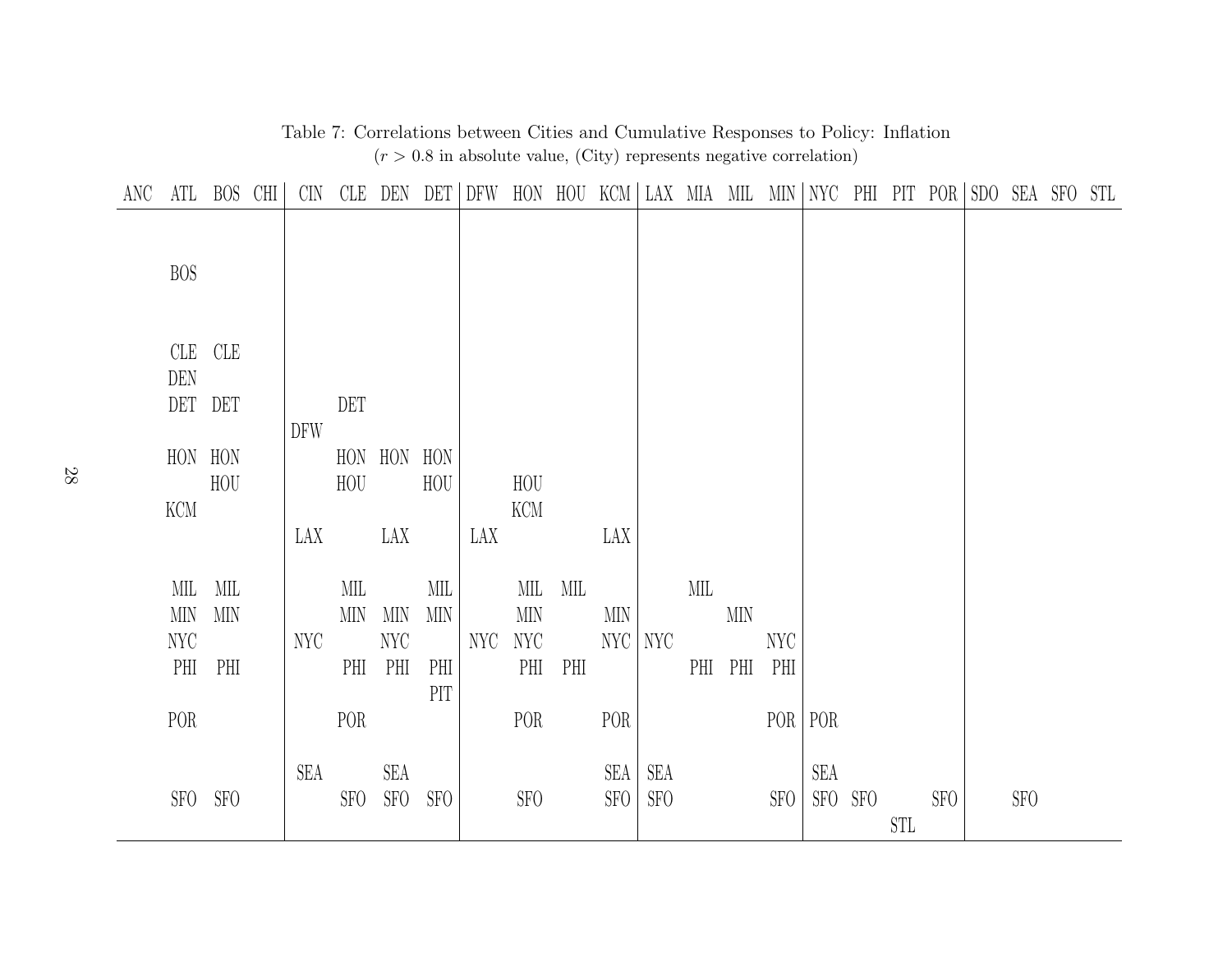### 6 Conclusions and Discussion

The United States as an optimal currency area is at the heart of this study. Our results suggest that monetary policy in the United States affects municipalities in a differential manner. Using VARs to identify the parameters and impulse response functions to estimate policy effects, this study used the ratio of consumer prices, unemployment and per capita income in 24 cities to the national average or totals to track how different certain cities were to others in their reactions to policy.

Because different municipalities react in different ways concerning prices and unemployment after a monetary shock, using a national model of aggregate supply to estimate policy effects may be erroneous. Further, policy makers may want to consider using a disaggregated model of monetary shocks and aggregate the effects. These results complement studies such as Carlino and Defina (1998, 1999) by expanding their conclusions to the aggregate supply curve concerning differential regional effects of monetary policy. We can expand these results by finding more home cities with price, unemployment and income data; most counties have all but prices, and it is in local inflation where we likely learn the most about differential effects.

Our study does not cover every corner of the United States, and without price data for every state in the United States, a true complement to the Carlino and Defina studies is difficult. Further, our data is semi-annual and only 1990 forward. However, it is becoming more important for policy makers to recognize regional differences in reactions to policy. Natural extensions of this study are international, where provincial or regional lines are generally drawn, as a test of whether our current nation-states are themselves optimal currency areas. From this short overview of the data, it is intuitive that a single monetary policy across a federation of city-states will result in suboptimal responses for some economies while helping others. This issue of differential effects, now including on local inflation rates, puts into question optimal currency areas a la Mundell (1961). On strand for future research on differential effects may be how real interest rates differ between cities or countries in a monetary union.